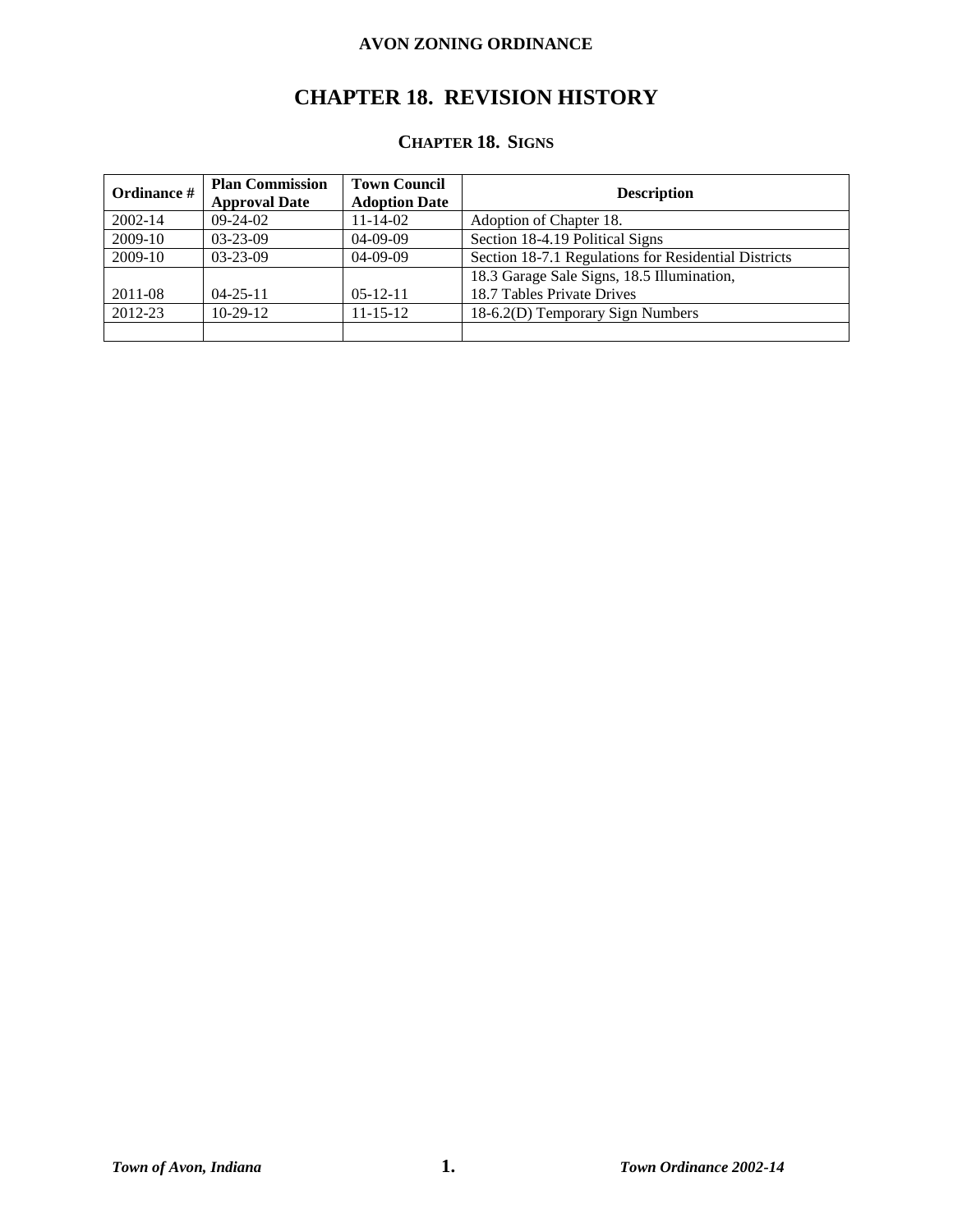#### **CHAPTER 18. SIGNS**

\_\_\_\_\_\_\_\_\_\_\_\_\_\_\_\_\_\_\_\_\_\_\_\_\_\_\_\_\_\_\_\_\_\_\_\_\_\_\_\_\_\_\_\_\_\_\_\_\_\_\_\_\_\_\_\_\_\_\_\_\_\_\_\_\_\_\_\_\_\_\_\_\_\_\_\_\_

| Section 18-1.  | Purpose                                       |
|----------------|-----------------------------------------------|
| Section 18-2.  | <b>Signs Prohibited</b>                       |
| Section 18-3.  | <b>Sign Permits</b>                           |
| Section 18-4.  | Exemptions                                    |
| Section 18-5.  | <b>General Sign Standards</b>                 |
| Section 18-6.  | <b>Temporary Signs</b>                        |
| Section 18-7.  | <b>Regulation by District Classification</b>  |
| Section 18-8.  | <b>Integrated Center Signs</b>                |
| Section 18-9.  | <b>Localized Alternative Sign Regulations</b> |
| Section 18-10  | <b>Signs for Auto Filling Stations</b>        |
| Section 18-11. | <b>Off-premise Advertising Signs</b>          |
| Section 18-12. | Enforcement                                   |

#### **Section 18-1. Purpose**

The purpose of this Chapter is to provide a legal framework for the comprehensive regulation of signs in the Town of Avon. It recognizes the important communication function that signs serve within the community. It also recognizes that while aesthetics and design cannot be satisfactorily legislated, as individual opinions may vary, a community must ensure that all signs within its jurisdiction are structurally sound, well maintained, uncluttered in appearance, and harmonious to surrounding sites. To achieve this purpose, this Chapter is intended to control the height, area, location and other similar aspects of signs and sign structures, while also:

\_\_\_\_\_\_\_\_\_\_\_\_\_\_\_\_\_\_\_\_\_\_\_\_\_\_\_\_\_\_\_\_\_\_\_\_\_\_\_\_\_\_\_\_\_\_\_\_\_\_\_\_\_\_\_\_\_\_\_\_\_\_\_\_\_\_\_\_\_\_\_\_\_\_\_\_\_

- **1.** preserving the non- commercial character of residential neighborhoods;
- **2.** providing reasonable yet appropriate conditions for identifying businesses and services rendered in commercial, institutional and industrial areas;
- **3.** encouraging signs of good design which are integrated and harmonious to the sites they serve;
- **4.** reducing potential hazards to motorists and pedestrians by restricting signs and lights which exceed a viewers' capacity to receive information or which increases the potential for accidents created by signage that distracts or obstructs a viewer's vision;
- **5.** safeguarding and enhancing property values;
- **6.** protecting public and private investment in buildings and open space; and
- **7.** protecting the health, safety and general welfare of the residents of the Town.

#### **Section 18-2. Signs Prohibited**

The following signs shall be prohibited.

- **1.** Signs or sign structures placed on, in, or above the right-of-way of an alley or a street, with the exception of official signs or signs erected on behalf of or pursuant to authorization of the Town, Hendricks County, the State of Indiana or the United States of America.
- **2.** Signs which imitate traffic signs, including not but not limited to, signs which incorporate the words STOP, DANGER, WARNING, CAUTION, or GO SLOW, unless such language is part of a name of a business. (Private traffic direction signs shall not be deemed to fall within this prohibition.)
- **3.** Signs or sign structures located in a manner that impede the view of any street or highway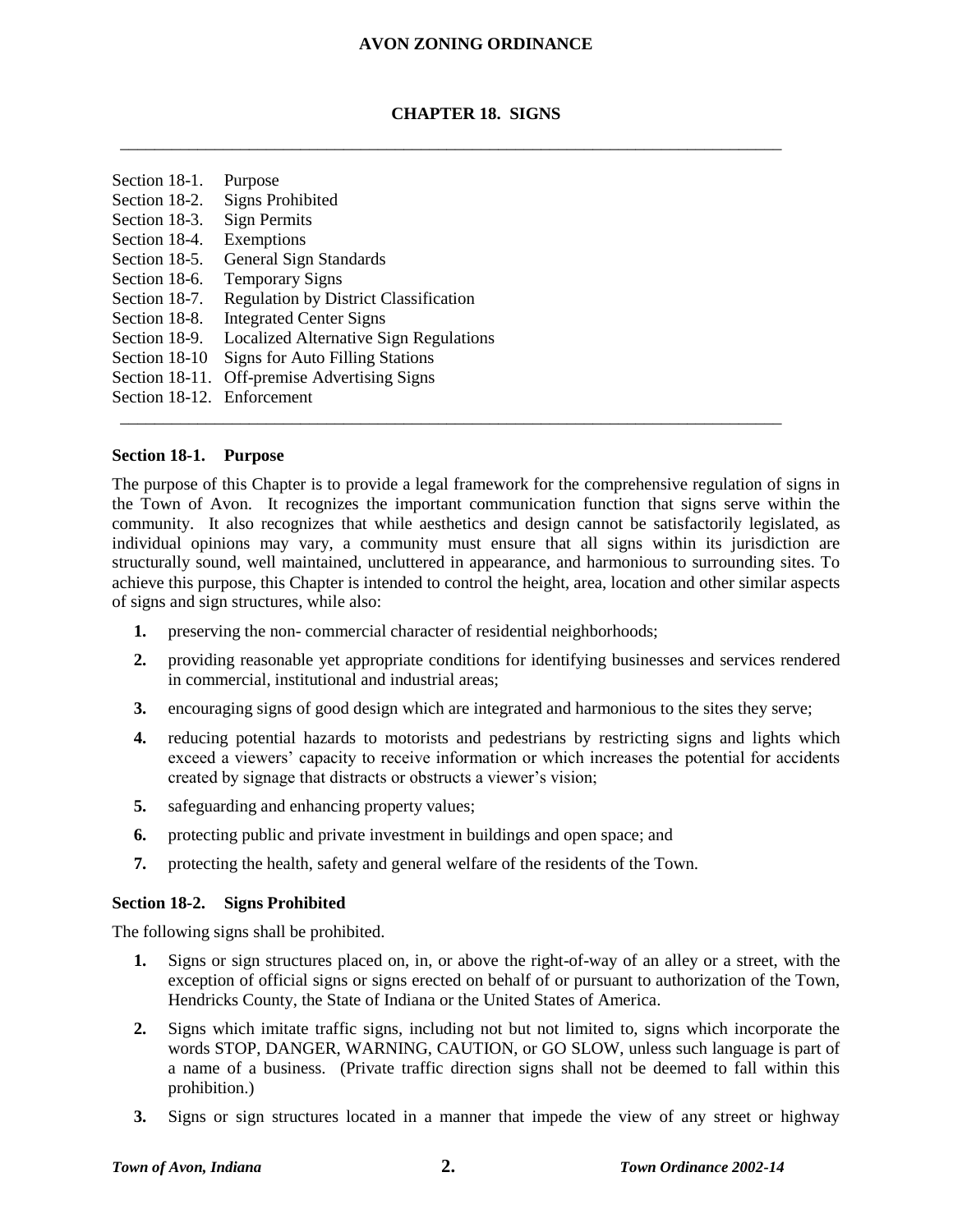intersection or in such a manner as to impede the view of the intersection of a street or highway with a railroad crossing. No sign or sign structure shall be located in the Visual Clearance Areas set forth in Chapter 13, Section 13-1[7].

- **4.** Signs which move or give the appearance of movement, including but not limited pennants, banners, wind signs or any similar signs which flutter, undulate, swing, rotate, oscillate or otherwise move by natural or artificial means. Signs containing flashing or running lights that give the illusion of movement.
	- **A.** Certain temporary promotional signs as described in Section 18-6 shall not be deemed to fall within this prohibition provided a sign permit is first obtained from the Zoning Administrator pursuant to Section 18-3 below. See Section 18-6 for permitted temporary promotional sign types and locations.
- **5.** Signs or sign structures affixed, displayed, or located on any utility pole, light standard, traffic control device, or similar structure, equipment, or appurtenance located upon any public right-ofway, utility easement, or other public or private property unless authorized by Section 18-4[3].
- **6.** Signs painted on, attached to, affixed, or maintained upon trees, rocks, or other natural features. Signs painted directly on an exterior wall, fascia, or parapet of a building, fence, or chimney. Signs painted directly on a roof or embedded in the shingle design.
- **7.** Portable signs, including but not limited to, A- or T-frame, and signs on trailer frames whether or not the trailer wheels or the typeface have been removed. A- or T- frame signs may be permitted as temporary promotional sign types as provided for in Section 18-6. See Section 18-6 for permitted temporary promotional sign types and locations.
- **8.** Signs placed on parked vehicles, boats, or truck or utility trailers located on a public right-of-way, public property, or on private property which is visible from a public right-of-way, the apparent purpose of which is to advertise a product or to direct the public to a business or activity.
	- **A.** This paragraph is not intended to apply to standard advertising or identification practices where signs or advertising is painted on or permanently attached to business or commercial vehicles which are used in the daily operation of the business and parked in designated parking spaces designed for their particular vehicle type.
	- **B.** Vehicles with advertising or identification shall be in regular use by the business and shall not be permanently parked in the same parking space, so as to be used as an additional sign for the business.
- **9.** Inflatable images such as balloons except as specifically authorized in Section 18-6.
- **10.** Roof signs and projecting signs.
- **11.** Signs that display obscene matter.
- **12.** Illegal signs, obsolete signs and signs that contain inaccurate or outdated information.
- **13.** Outlining property lines or open sales areas with exposed bulb or festoon lighting, except as specifically authorized in Section 18-6 below, shall be prohibited.
- **14.** Pole signs, except for off premise advertising signs which meet the requirements of Section 18-9.
- **15.** Electronic message boards, except for time and temperature signs which meet the requirements of Section 18-4(9).
- **16.** An Off-Premise Advertising Sign and another principal use on the same lot. Off-Premise Advertising Signs shall constitute a primary use of a zoning lot or lot of record.
- **17.** Snipe signs.

#### **Section 18-3. Sign Permits**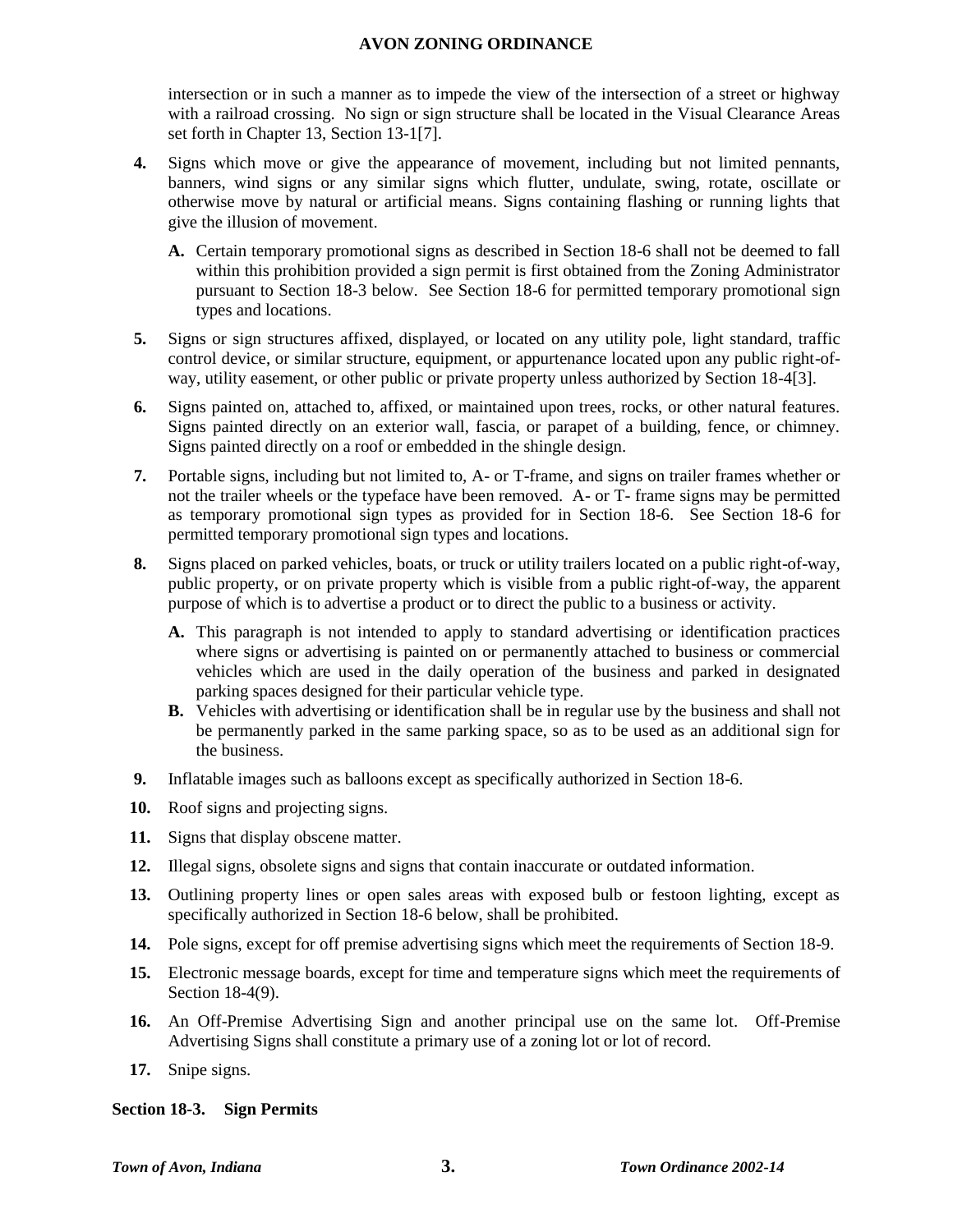#### **1. Scope**

No sign, except as provided in Subsection 18-4 below, shall hereafter be erected, constructed, altered, or relocated without first obtaining a permit from the Zoning Administrator. This provision shall include changes to the face of an existing sign.

#### **2. Applications**

Applications for a sign permit shall be filed with the Zoning Administrator in accordance with the requirements of Chapter 3 (Applications and Hearings).

- **A.** In addition, all applications shall contain the following information.
	- **(a)** Name, address and telephone number of the applicant.
	- **(b)** A site plan drawn to scale showing:
		- **(1)** The location of the building, structure or parcel of property to which, or upon which, the sign or signs are to be attached or erected and location of parking, driveways and landscaped areas and the position of each sign in relation to building, structure or parcel;
		- **(2)** Computation of maximum sign area for the lot and for each individual sign, as well as the height of each sign and the height of each sign in relation to street grade;
		- **(3)** Two (2) copies of detailed sign plans and specifications that demonstrate the method of construction; and
		- **(4)** A sketch showing sign faces, exposed surfaces and the proposed message thereof accurately represented in scale as to size, proportion and color.
		- **(5)** A sign lighting plan that meets the requirements of Section 18-5(3) below.
	- **(c)** Name of the person, firm, corporation or association erecting, constructing, altering or relocating the sign.
	- **(d)** Written consent of the owners of the building, structure or land on or to which the sign is to be erected.
	- **(e)** Such other information as the Zoning Administrator may require demonstrating full compliance with this and all other laws and ordinances of the Town.

# **3. Issuance of the Permit**

#### **A. Zoning Administrator**

Upon receipt of a fully complete sign permit application, the Zoning Administrator shall examine the application and all material attached thereto to determine its compliance with this Chapter, as well as any other applicable Town ordinance or law. The Zoning Administrator shall take formal action on the application within thirty (30) days of the date the application was filed.

#### **B. Approval by Electrical Inspector**

Applications for a sign permit in which electrical wiring and connections are to be used shall also be reviewed and approved by the Electrical Inspector for the Town.

#### **C. Validity of the Permit**

If work authorized under a sign permit has not been started within six (6) months or completed within one (1) year of the date of issuance, the sign permit shall then become void.

#### **D. Effect of the Permit**

A sign permit issued hereunder shall not be deemed to permit or authorize the erection, construction, alteration, or relocation of an illegal sign nor shall a permit issued hereunder constitute a defense in an action to abate an illegal sign.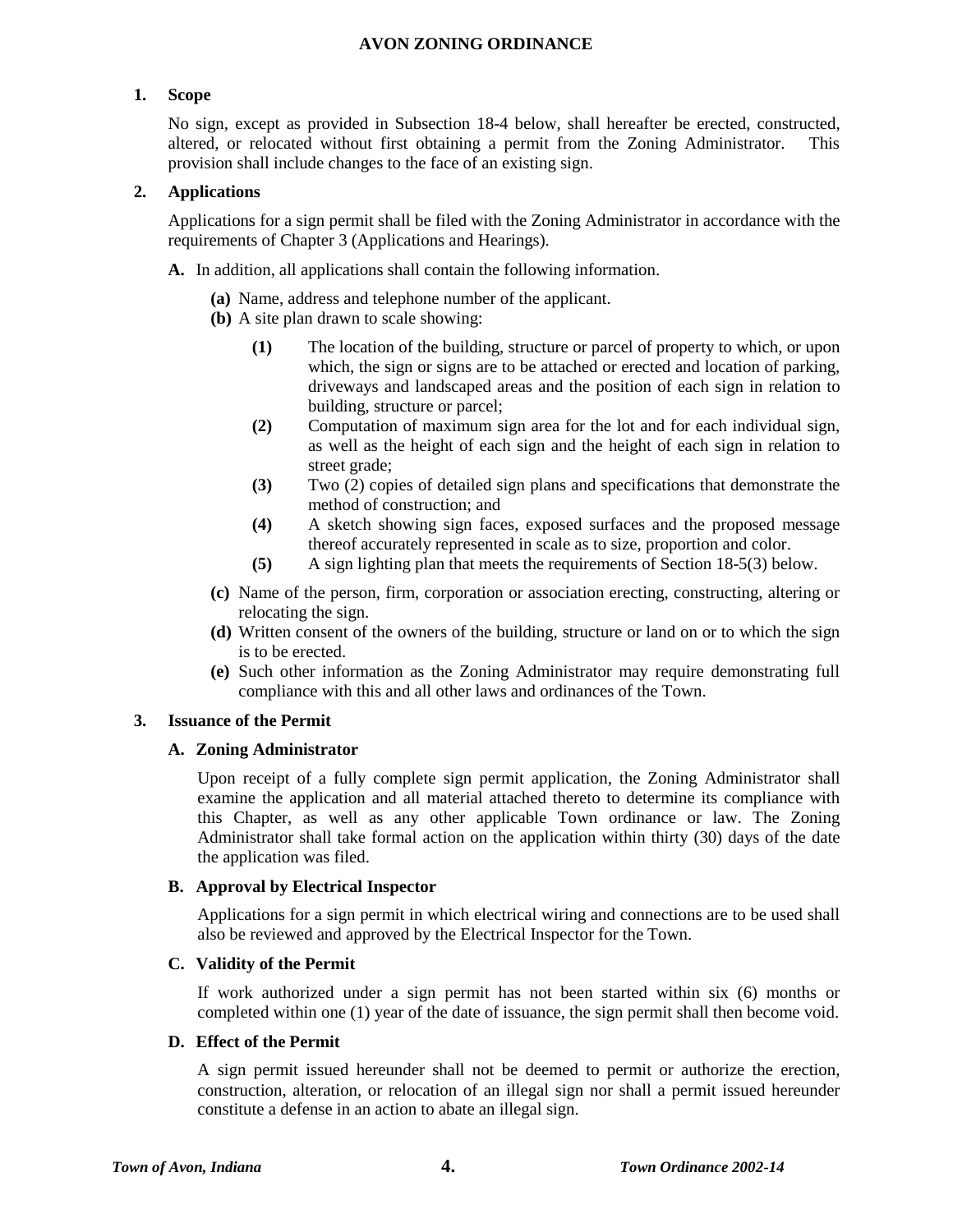# **E. Appeals**

An appeal from the decision of the Zoning Administrator shall be taken to the Board of Zoning Appeals pursuant to Chapter 4, Section 4-5 (Appeals).

#### **Section 18-4. Exemptions**

The following signs shall be exempt from the permit requirements set forth in Section 18-3 above, provided however, they meet the remaining requirements of this Chapter, as well as any limitation set forth elsewhere in this Ordinance. Such signs shall not be counted against the maximum signage allowance set forth for the zoning district in Section 18.7, provided they meet the specific standards set forth herein.

- **1.** Public Service Signs. Signs used for safety purposes relative to the repair or maintenance of streets, sidewalks, or utilities in a public right-of-way.
- **2.** Address Signs. Address numbers not exceeding two square feet in area.
- **3.** Governmental. Signs and public notices erected or required by governmental bodies, or authorized for a public purpose by any law, statute, or ordinance.
- **4.** Public information Signs. Signs identifying the telephone, restrooms, and similar facilities, providing no advertising matter accompanies the sign.
- **5.** Flags. Flags of the United States of America, any state, or a unit of local government. Flags shall not exceed sixty (60) square feet. Flagpoles accompanying such flags shall meet all setback requirements and shall be limited to a height of thirty (30) feet in residential districts and forty (40) feet in non-residential districts. Public utility poles shall not be used for the mounting of flags except where public entities or service organizations are granted permission for such use by both the Town and by the public utility provider.
- **6.** Corporate Flags. Corporate flags when flown in conjunction with the flag of the United States of America provided such corporate flag is no larger than twenty-four (24) square feet in area and no larger than the American flag with which it is flying.
- **7.** Memorial Plaques. Memorial plaques and cornerstones when not exceeding four (4) square feet in area when permanently affixed to a building or premises.
- **8.** Bulletin boards. Notice and bulletin boards for public, charitable, religious, or similar type institutions when not exceeding sixteen (16) square feet and located on the same premises as the institution. No more than one sign per lot. Such signs shall not be visible from the public rightof-way, nor externally illuminated.
- **9.** Time and Temperature Signs. Time and temperature signs containing computer generated messages such as a time, temperature and date, and not exceeding two (2) square feet. Time and temperature signs shall not be designed to contain flashing or running lights that give the illusion of movement. Time and Temperature signs shall meet the requirements of sign illumination set forth in Section 18-5[3] below.
- **10.** Historical Identification Signs. Signs for property designated by the Federal, State, or local governments as a historical location, site, or landmark, provided such sign does not exceed twelve (12) square feet.
- 11. Miscellaneous Information Matter. Matter appearing on newspaper vending boxes, automatic teller machines, and other vending machines, or matter appearing on or adjacent to entry doors such as "Push," "Pull," "Open," "Closed," "Vacancy" and "No Vacancy" or matter appearing on display windows or doors denoting hours of operation, credit cards accepted, and similar information.
- **12.** Remembrances. Tablets, grave markers, headstones, statuary/memorial plaques or remembrances of persons or events that are non-commercial in nature.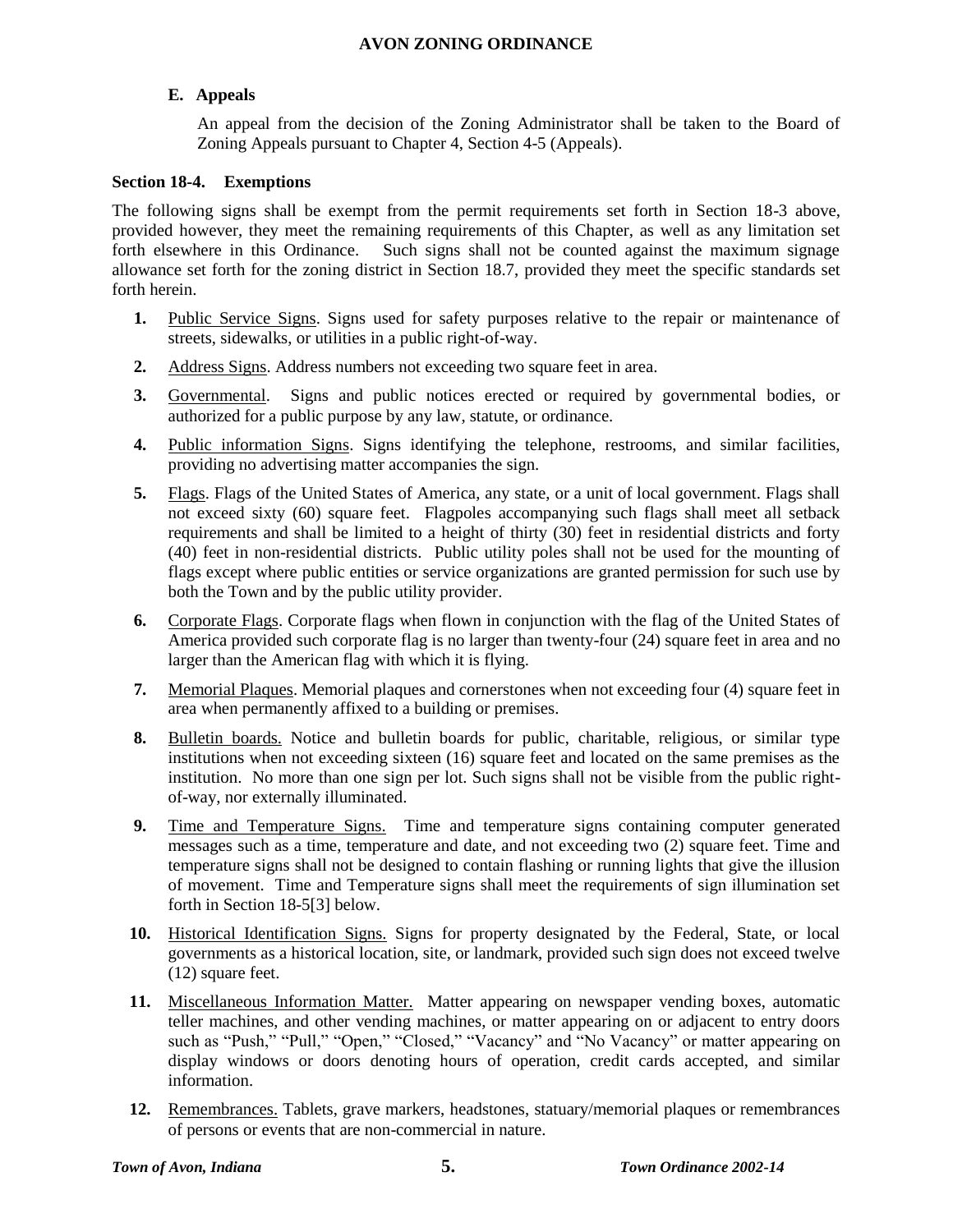- **13.** No trespassing signs. No trespassing signs, warning signs (e.g., "Beware of Dog") and other such signs regulating the use of property when such signs do not exceed two (2) square feet in area.
- **14.** Private traffic direction signs. Private traffic direction signs directing traffic movement in and around a site, provided such signs do not exceed four (4) square feet in area and four (4) feet in height for each sign and that such signs contain no commercial messages.
- **15.** Real Estate signs. Real estate signs in the type and number listed below.
	- **A.** Signs advertising the sale, lease, or rent of residential property, provided:
		- **(a)** no sign shall exceed six (6) square feet in area;
		- **(b)** no sign shall exceed four (4) feet in height;
		- **(c)** no sign shall be displayed above the second floor of a multi-story building;
		- **(d)** not more than one (1) sign per street frontage of the residential property being sold, leased, or rented;
		- **(e)** no sign shall be closer than ten (10) feet to a property line;
		- **(f)** the sign is removed seven (7) days after the closing or execution of the lease; and
		- **(g)** no off premise directional signs shall be permitted, except when associated with an open house as set forth below.
	- **B.** Open House signs, provided:
		- **(a)** no sign shall exceed four (4) square feet in area;
		- **(b)** no sign shall exceed two (2) feet in height;
		- **(c)** no sign shall be displayed above the second floor of a multi-story building;
		- **(d)** not more than one (1) sign per street frontage property being sold, leased, or rented is displayed;
		- **(e)** no sign shall be closer than ten (10) feet to a property line; and
		- **(f)** the sign is placed no more than twenty-four (24) hours prior to the open house and removed within twenty-four (24) hours after the open house.

In addition, for each open house there shall be allowed directional signs provided:

- **(a)** no sign shall exceed four (4) square feet in area;
- **(b)** no sign shall exceed two (2) feet in height
- **(c)** no sign is located in the public right-of-way;
- **(d)** no sign is located closer than ten (10) feet to a property line;
- **(e)** no sign is erected more than twenty-four (24) hours prior to the open house;
- **(f)** such signs are removed within six (6) hours after the open house; and
- **(g)** such signs are located only at the entrance to the subdivision in which the home is located and/or at street corners within the subdivision where a change in driving direction is required.

The Town of Avon reserves the right to remove any open house sign summarily without notice that creates a visual obstruction or impedes the orderly flow of traffic.

- **C.** Signs advertising the sale, lease, or rent of unimproved property, including lots for sale in a platted residential subdivision or horizontal property regime (HPR), provided:
	- **(a)** for properties up to ten (10) acres, no sign shall exceed sixteen (16) square feet in area;
	- **(b)** for properties above (10) acres, no sign shall exceed thirty-two (32) square feet in area;
	- **(c)** not more than one (1) sign per street frontage of the unimproved property being sold, leased, or rented is displayed;
	- **(d)** no sign shall be closer than ten (10) feet to a property line;
	- **(e)** every sign is removed seven (7) days after the closing or execution of the lease, or in the case of a multiple lot subdivision or HPR, when 90% of the lots are sold; and
	- **(f)** no off premise directional signs shall be permitted.
	- **(g)** Model home courts may be permitted one additional sign which meets the standards set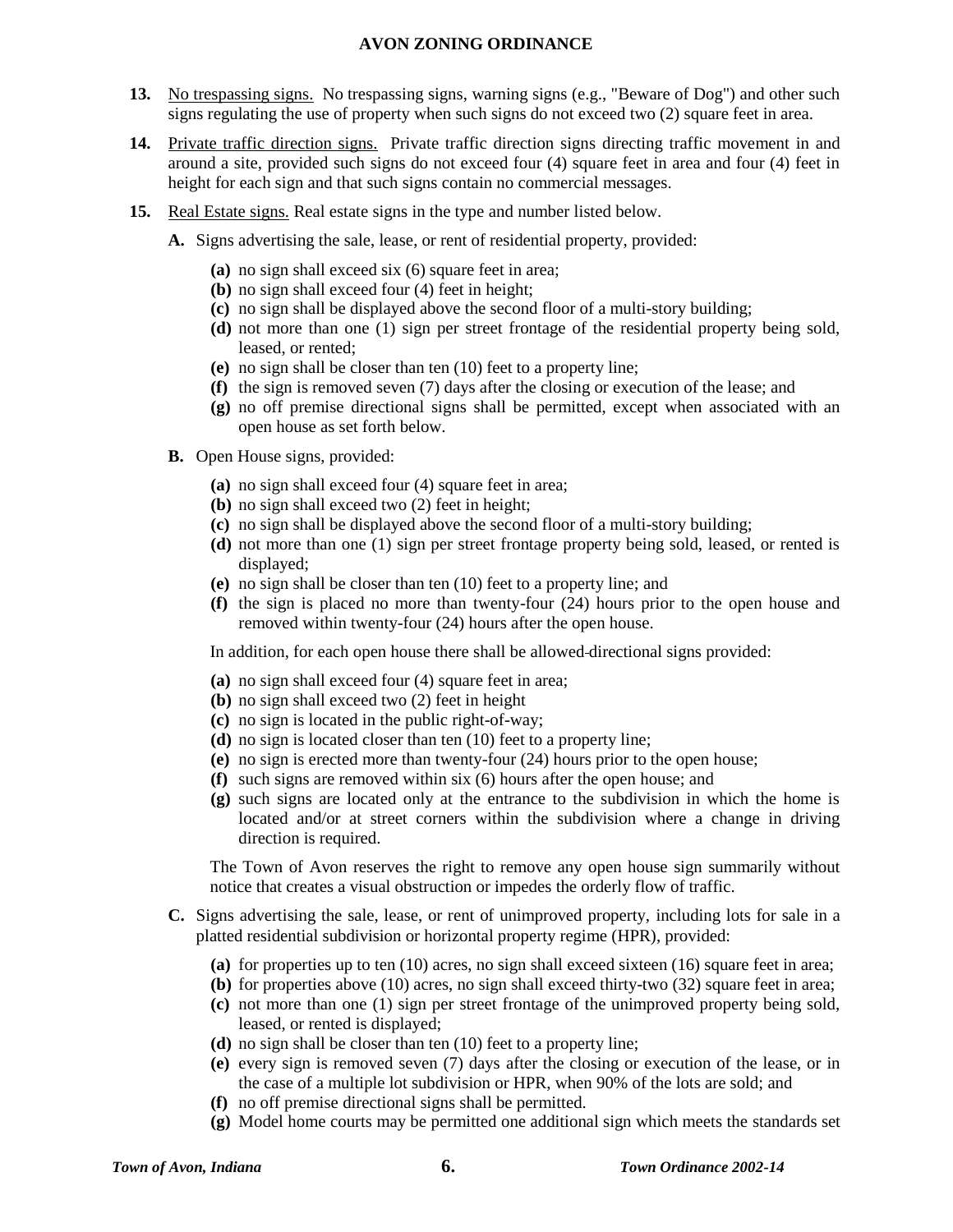forth in items a through f above.

- **D.** Signs advertising the sale, lease, or rent of non-residential property, provided:
	- **(a)** for properties up to five (5) acres, no sign shall exceed sixteen (16) square feet in area,
	- **(b)** for properties above five (5) acres and up to ten (10) acres, no sign shall exceed thirtytwo (32) square feet in area;
	- **(c)** for properties above (10) acres and up to twenty (20) acres, no sign shall exceed fortyeight (48) square feet in area;
	- **(d)** for properties above twenty (20) acres no sign shall exceed sixty-four (64) square feet in area;
	- **(e)** no more than one (1) sign per street frontage of the non-residential property being sold, leased, or rented;
	- **(f)** no sign shall be closer than ten (10) feet to a property line; and
	- **(g)** every sign is removed seven (7) days after the closing or execution of the lease.
	- **(h)** No off-site directional signs shall be permitted.
- **16.** Construction Project Signs. Not more than two (2) construction signs per street frontage with a sign area not to exceed thirty two (32) square feet each. Such signs shall not exceed ten (10) feet in height. The signs shall be confined to the site of the construction, and shall be removed within ten (10) days after completion of the project and prior to occupancy.
- 17. Contractor Signs. Not more than one (1) sign per contractor providing services on the site. Such signs shall not exceed four (4) square feet in area and shall not exceed three (3) feet in height. The signs shall be confined to the site of the service being performed and shall be removed immediately following the completion of the service.
- **18.** Window Signs. In all commercial districts, two signs per window with the total sign area for both signs not to exceed twenty-five percent (25%) of the window surface area. A series of windows that are separated by frames and supporting material of less than six (6) inches in width shall be considered as a single window for the purposes of area computation. Such signs shall not be illuminated.
- **19.** Political Signs. Political or campaign signs on behalf of candidates for public office or measures on election ballots. Such signs shall comply with the general sign standards contained in Sections 18-5 and 18-7 of the Avon Zoning Ordinance.
- **20.** Decorative seasonal or holiday signs and lights customarily and commonly associated with any national, local or religious holiday. Such decorated seasonal displays shall not be located in any public right-of-way and shall meet all setbacks for the lot on which they are located.
- **21.** The outlining of structural or architectural elements of buildings, such as roof lines or wall edges using neon, incandescent, or similar type of lighting in any C-3 Highway Commercial District, SC Shopping Center District, or Industrial District shall not be considered a sign for the purposes of this Ordinance. However, if such outlining contains text or logos, such items shall be considered signs and regulated by this Ordinance according to their placement and type.
- **22.** For the purposes of this Chapter 18, the manual changing of copy on a sign, bulletin board, display encasement, or marquee where no structural changes are made, or the changing of interchangeable letters on signs designed for use of interchangeable letters, shall not require a permit.
- **23.** Athletic Field Sponsorship Signs shall be permitted without limitation to number, provided such signs meet the following standards:
	- **A.** Sponsorship signs may only be affixed to fencing comprising part of, or located on the perimeter of, each athletic field located within the facility. If the sponsorship sign is visible from a public right-of-way and it is to be displayed on fencing which runs along the perimeter of the recreational facility, it shall be placed in such a fashion so that the sign face is inwardly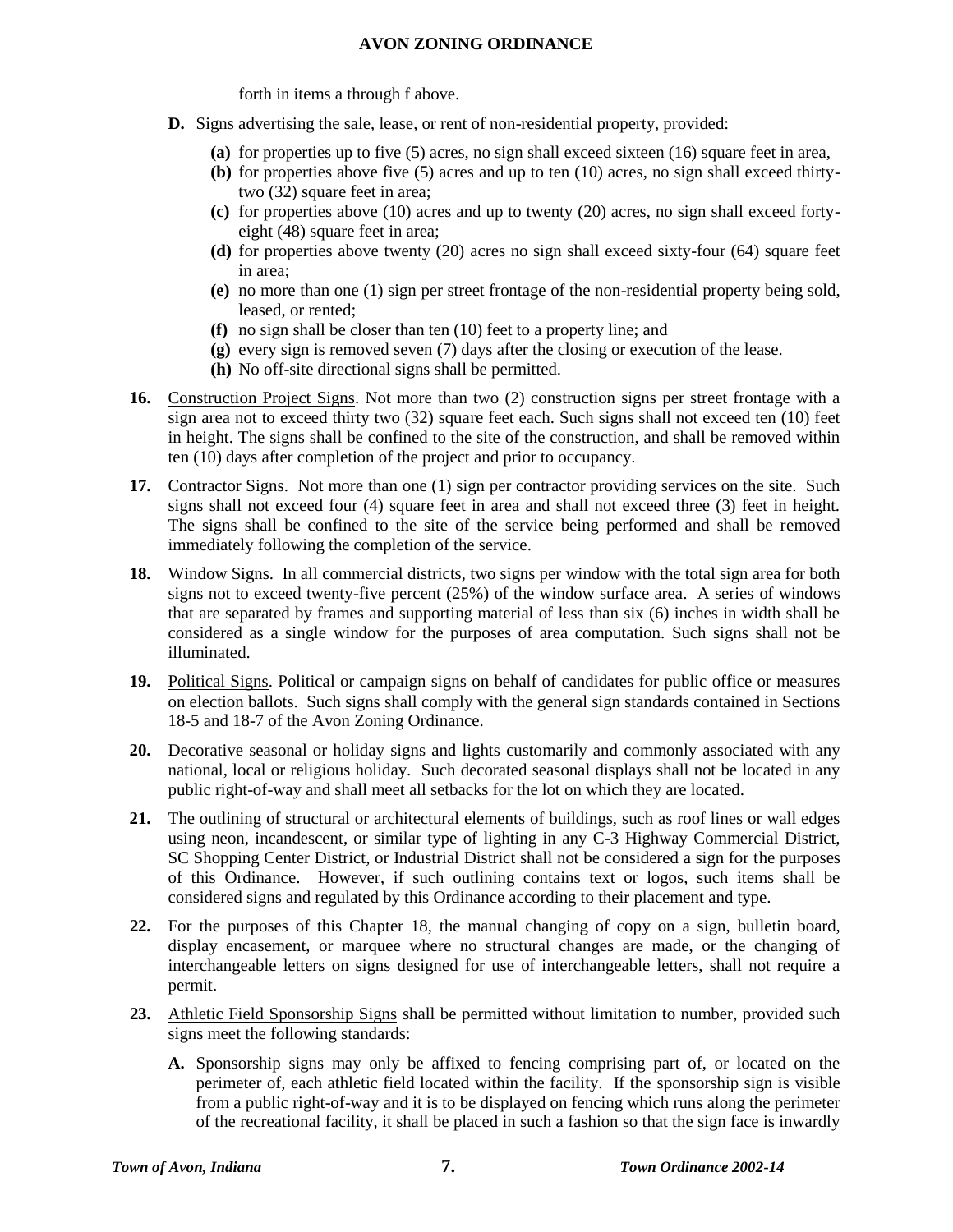oriented relative to the perimeter of the recreational facility. Signs may also be affixed to buildings within the complex.

- **B.** Sponsorship signs shall be maintained in good condition and appearance and secured at all four corners.
- **C.** Sponsorship signs shall be limited in size to 24 square feet per sign.
- **D.** Sponsorship signs shall not be lighted other than by a light source for the athletic field when the athletic field is in use.
- **24.** Field Banners shall be permitted, provided such signs meet the following standards:
	- **A.** One field banner per field.
	- **B.** Maximum size shall be forty (40) square feet.
	- **C.** Field Banners shall be maintained in good condition and appearance and be secured at all four corners.
	- **D.** Field Banners shall be posted for no more than nine (9) months during any calendar year.
	- **E.** Field Banners shall not be lighted other than by a light source for the athletic field when the athletic field is in use.
- 25. Pre-occupancy Signs used to identify the coming of a new business may only be used if attached in a secure manner to a structure such as an existing sign, on-site construction/hiring office, or building. Banners may not be permitted to span two (2) fixed points and may not be attached to natural features such as trees, rocks, and the like. Pre-occupancy signs may not exceed thirty-two (32) square feet in area and must be removed within thirty (30) days of the opening of the business or upon the installation of a permanent sign, whichever is earlier.
- **26.** Now Hiring Signs: One (1) "now hiring" sign not more than ten (10) square feet in area and four (4) feet in height is permitted per individual freestanding business, shopping center or other multi-tenant facility. Now hiring signs may be permitted within a required front yard but shall not obstruct public walkways and shall not be located in the right-of-way of a public road.
- **27.** Garage Sale Signs, provided:
	- **(a)** no sign shall exceed four (4) square feet in area;
	- **(b)** no sign shall exceed two (2) feet in height;
	- **(c)** no sign shall be displayed above the second floor of a multi-story building;
	- **(d)** no sign shall be closer than ten (10) feet to a property line; and
	- **(e)** the sign is placed no more than twenty-four (24) hours prior to the Garage Sale and removed within twenty-four (24) hours after the Garage Sale.

In addition, for each Garage Sale there shall be allowed directional signs, provided:

- **(g)** no sign shall exceed four (4) square feet in area;
- **(h)** no sign shall exceed two (2) feet in height
- **(i)** no sign is located in the public right-of-way;
- **(j)** no sign is located closer than ten (10) feet to a property line;
- **(k)** no sign is erected more than twenty-four (24) hours prior to the Garage Sale;
- **(l)** such signs are removed within six (6) hours after the Garage Sale;
- **(m)** such signs are located only at the entrance to the subdivision in which the home is located and/or at street corners within the subdivision where a change in driving direction is required; and
- **(n)** such signs shall state the address of the property at which the Garage Sale will occur.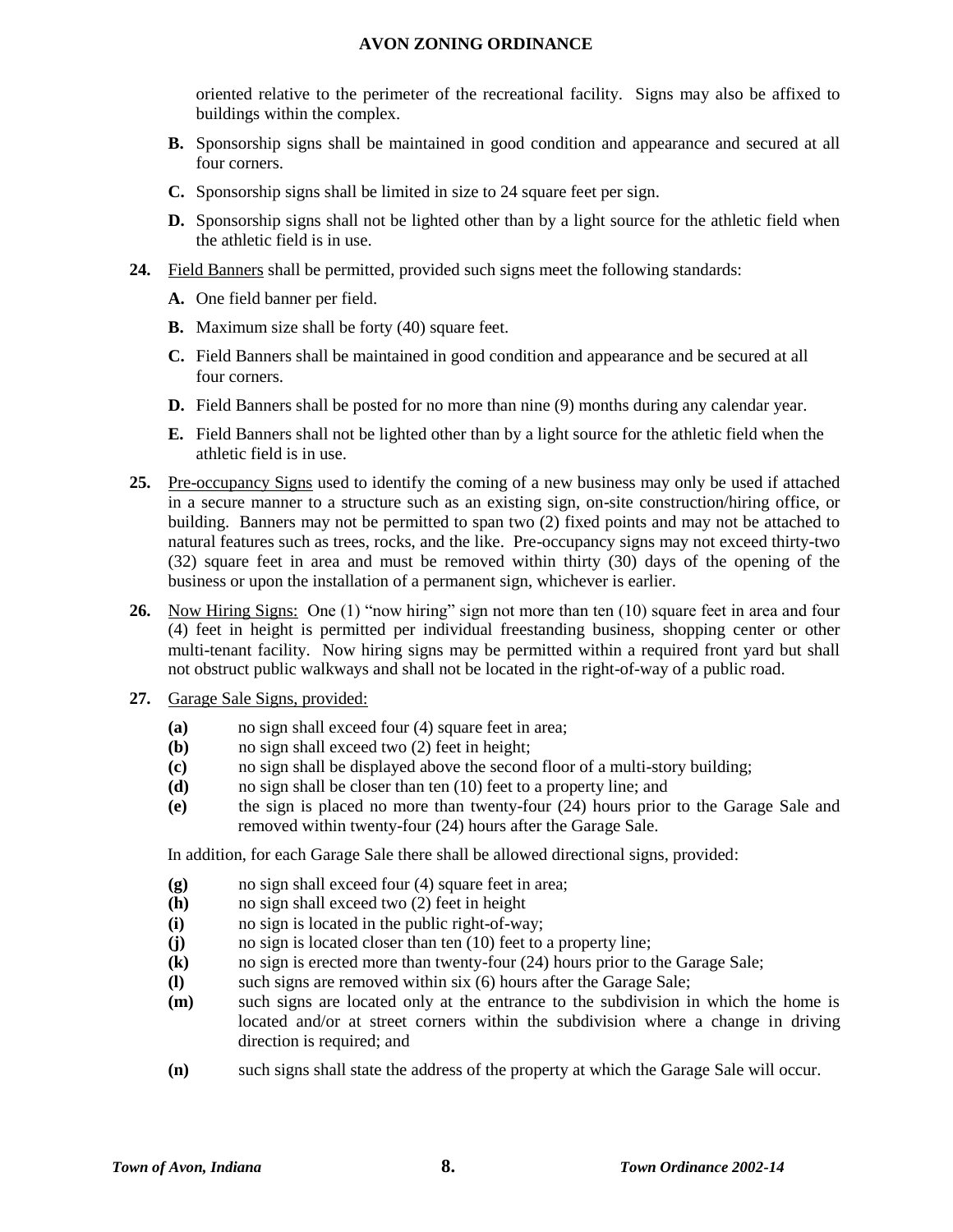The Town of Avon reserves the right to remove any Garage Sale sign summarily without notice that creates a visual obstruction or impedes the orderly flow of traffic.

- **(a)** These Garage Sale sign provisions shall specifically prohibit the practice of placing off-site, directional Garage Sale signs at major intersections and within Town roundabout intersections.
- **(b)** No provision of these sign regulations shall allow any property to exceed the maximum number of Garage Sales allowed within a twelve-month period by Chapter 13, Section 13 subsection (3)(B) (two per twelve-month period).

#### **Section 18-5. General Sign Standards**

#### **1. General Limitations**

- **A.** No sign shall be erected or maintained so as to prevent the free ingress or egress from any door, window, or fire escape, and no signs shall be attached to a standpipe or fire escape.
- **B.** No sign shall have more than two (2) sign faces.
- **C.** No sign shall be located so as to project above the top edge of the roof or the top of the parapet whichever forms the top line of the building silhouette. A roof-integral sign shall not exceed a height of six (6) feet. A roof-integral sign may not exceed a height, when measured from grade to the sign's highest point, of twenty-six (26) feet.
- **D.** No building mounted sign shall project into the public right-of-way nor shall a sign attached to a building extend more than eighteen (18) inches from the face of the building or be less than nine (9) feet above grade.
- **E.** Except as otherwise provided in this Chapter, permitted signs in the residential districts may be located anywhere on the property provided they are no closer than ten (10) feet to any property line.

#### **2. Specific limitations**

#### **A. Awnings, canopies, and marquees**

- **(a)** Awnings, canopies, and marquees shall not, at the top edge, exceed a height of twenty (20) feet above the average grade.
- **(b)** The bottom edge of an awning, canopy, or marquee shall not be less than ten (10) feet above the average grade over walkways and not less than fifteen (15) feet over driveways.
- **(c)** The area of awning, canopy and marquee signs shall be counted against the maximum sign area for wall signs permitted by this Chapter.

#### **B. Changeable copy signs**

- **(a)** Notwithstanding further provisions of Section 18-10, where permitted, no more than one (1) changeable copy sign shall be allowed per zoning lot.
- **(b)** Changeable copy signs shall not have its message changed more than eight (8) times per day.
- **(c)** Changeable copy signs shall meet the requirements of Section 18-5[3] below. Changeable copy signs shall be used in conjunction with pylon or ground signs and such signs shall be counted as and included in maximum area requirement for either the pylon sign or ground sign.
- **(d)** Notwithstanding further provisions of Section 18-10, a changeable copy sign shall not exceed thirty percent (30%) of the permitted sign area of the host sign.

#### **3. Illumination**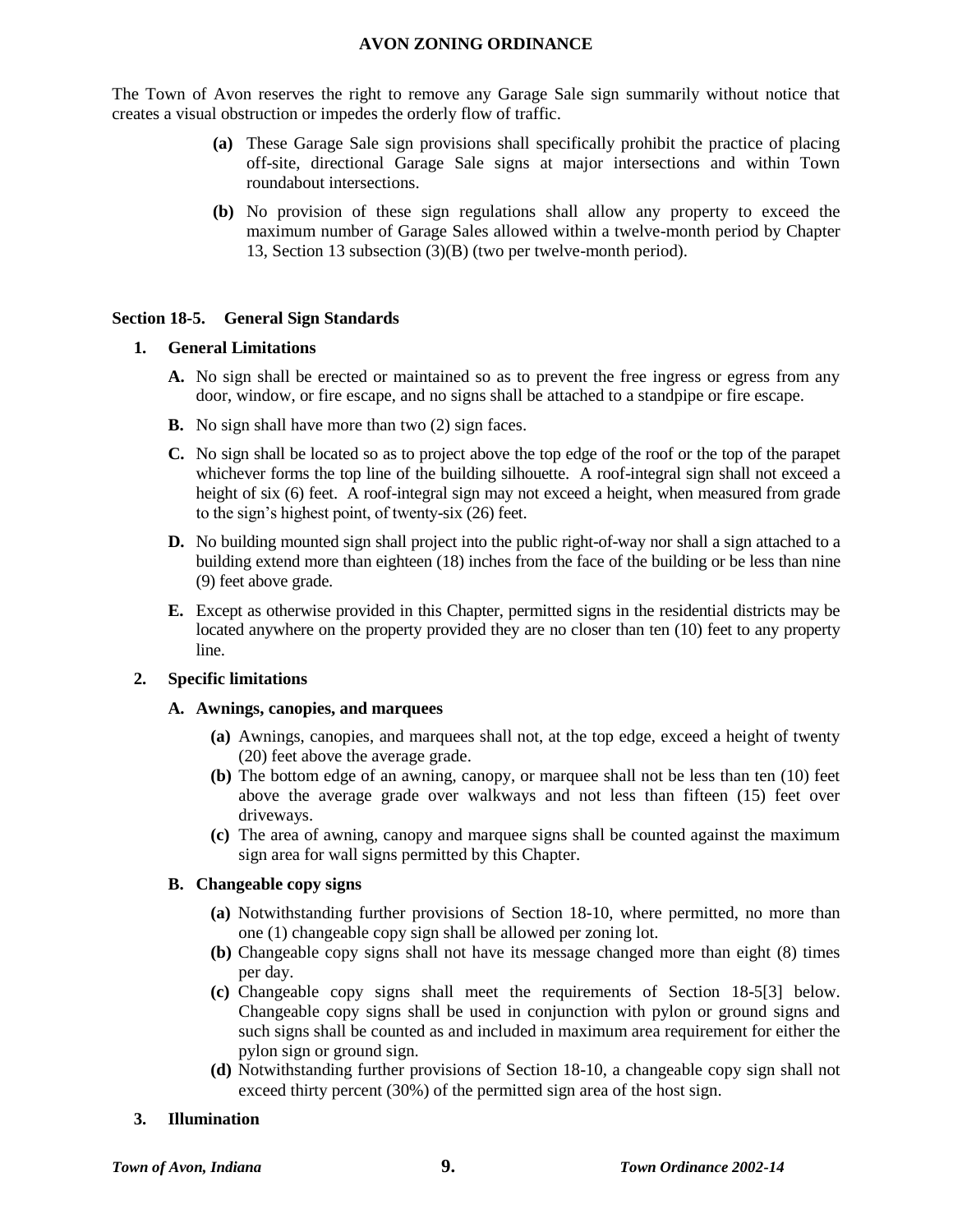In addition to the requirements for outdoor lighting found in Chapter 14, Section 14-15, the illumination of signs shall meet the following requirements.

#### **A. Location and Design of Light Source**

Whenever an external artificial light source is used to illuminate a sign, such source shall be so designed, located, shielded and directed as to prevent the casting of direct light upon any public right-of-way or residential property line, or any point twenty (20) feet or more outside other adjoining property lines. A receptacle or device housing a permitted light source shall be top mounted and directed below the horizontal, except for ground-mounted signs no higher than six (6) feet which may be illuminated with ground-mounted or bottom-mounted lighting fixtures.

#### **B. Level of Illumination for Externally Illuminated Signs.**

The average level of illumination on the vertical surface of an externally illuminated sign shall not exceed thirty (30) foot-candles, unless permitted ground-mounted or bottommounted lighting fixtures are used, in which case the average level of illumination on the vertical surface of the sign shall not exceed twenty (20) foot-candles. No exposed reflective type bulb or incandescent lamp shall be used on the exterior surface of any sign so as to expose the face of the bulb, light or lamp to any public right-of-way or adjacent property.

#### **C. Colors for Internally Illuminated Signs.**

Except for changeable copy, internally illuminated signs shall be constructed with an opaque or colored background and lighter contrasting text or symbols.

1. This regulation shall not prevent the use of darker text characters with a lighter background color when the lighter background color is neither clear nor white.

#### **D. Signs Adjacent to Residential Districts.**

No sign within six hundred (600) feet of a Residential District shall be illuminated unless the sign is visibly obstructed from view from the Residential District. This section shall not apply to residential development identification signs, vending machines, telephone booths, time and temperature signs, or signs that do not exceed two (2) square feet in area.

#### **E. Neon Lighting**

For the purposes of this ordinance, signs using neon lighting shall be considered internally illuminated signs and shall be subject to the requirements specified for internally illuminated signs, provided that there shall be no color restrictions on neon signs.

#### **4. Sign Area Computation**

The following principles shall control the computation of sign area.

#### **A. Computation of Area of Individual Signs**

The area of a sign face shall be computed by means of the smallest square, circle, rectangle, triangle, or combination thereof that will encompass the extreme limits of the writing, representation, emblem, color, or other display, together with any material or color forming an integral part of the background of the display or used to differentiate the sign from the backdrop or structure against which it is placed, but not including any supporting framework or bracing unless such framework or bracing is made part of the message or face of the sign.

#### **B. Computation of Area of Multiple-Faced Signs**

The sign area for a sign with more than one face shall be computed by adding together the area of all sign faces visible from any one point. When two identical sign faces are placed back to back, so that both faces cannot be viewed from any point at the same time, and when such sign faces are part of the same sign structure and are not more than forty-two (42)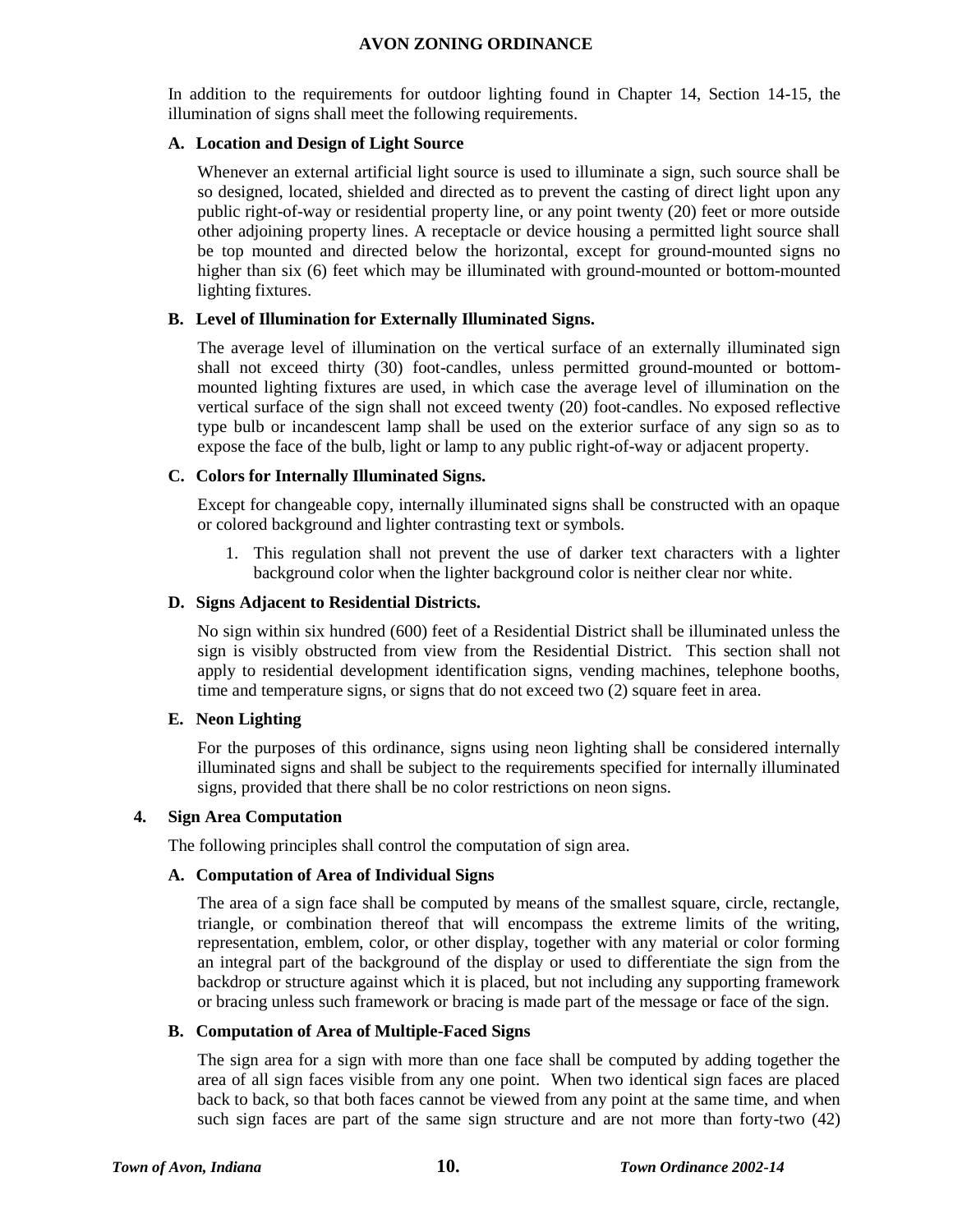inches apart, the sign area shall be computed by the measurement of one of the faces. (Signs that require other signs to display full meaning, such as individually displayed letters or pictorial displays, shall be considered one (1) sign.) If both faces of a sign are visible from any one point, both sign faces shall be computed separately.

#### **C. Computation of Height**

The height of a sign shall be computed as the distance from the base of the sign at normal grade to the top of the highest attached component of the sign. Normal grade shall be construed to be the lower of the existing grade prior to construction or the newly established grade after construction, exclusive of any filling, berming, mounding, or excavating solely for the purpose of locating the sign. In cases where the normal grade cannot reasonably be determined, sign height shall be computed on the assumption that the elevation of the normal grade at the base of the sign is equal to the elevation of the nearest point of the crown of a public street or the grade of the land at the principal entrance to the principal structure on the zone lot, whichever is lower.

#### **5. Construction, Design, and Maintenance**

- **A.** All signs shall meet the construction and design standards set forth for signs in the Town's Building Code. All signs shall also be designed and constructed to withstand wind pressures and dead loads as required by the Town's Building Code.
- **B.** Every sign established in the Town shall, at all times, be maintained in good aesthetic and structural condition. The Zoning Administrator shall have the authority to inspect any sign pursuant to Section 18-10 below, and order any remedial action authorized thereunder.

#### **6. Litter Control**

All signs and the premises surrounding the sign shall be maintained in a clean, sanitary and inoffensive condition, and free and clear of all noxious substances, rubbish and weeds.

#### **7. Landscaping Requirements**

Every ground, pylon, or integrated center identification sign shall meet the landscaping standards hereinafter specified.

- **A.** For every square foot of sign surface area there shall be provided 0.5 square feet of landscape area around the base of the sign.
- **B.** Any sign constructed or erected to a height in excess of ten (10) feet above the average surrounding grade shall be required to be improved with an additional one square foot of landscaped area for each foot of height or portion thereof that said sign is constructed or erected above said ten (10) feet in height.
- **C.** The required landscaped areas shall be improved with plantings such as hedges, conifers, flowering plants, miniature evergreens, or other similar specimens of a size and in quantity proportionate to the size and height of the sign as determined by the Zoning Administrator.
- **D.** In addition to the plantings herein described, the landscaped area shall also include ground protection such as, but not limited to, ground cover plants, landscaping bark, decorative stone or landscape timbers.
- **E.** It shall be the duty of each party owning any lot or parcel improved or to be improved with the landscaping required herein to maintain said landscaping including, but not by way of limitation, the replacement of any dead or diseased vegetation, the trimming of any overgrown vegetation and the maintenance of any groundcover or protection provided in accordance with the terms hereof.
- **F.** All sign landscaping shall be installed at the time the sign is erected. However, the installation of required plant materials may be delayed until the next optimal planting season,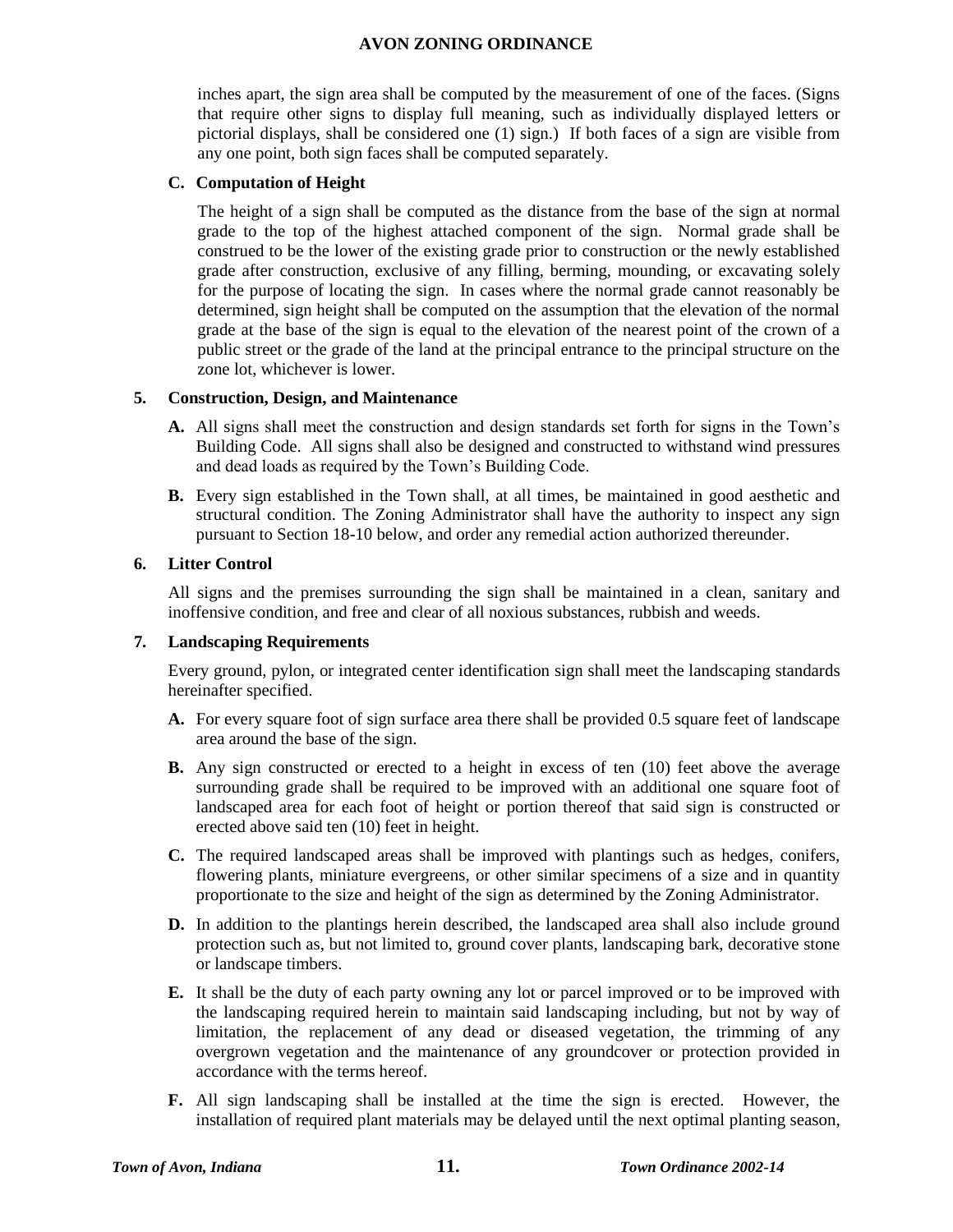as determined by the Zoning Administrator.

#### **Section 18-6. Temporary Signs**

The following signs shall be permitted in the Town provided that they first obtain a permit in accordance with Section 18-3 above. Temporary Promotional Signs shall, in all respects, comply with the applicable regulations contained in this Chapter 18.

## **1. Application Information**

In addition to the requirements for specific temporary signs set forth below, all temporary signs shall be subject to the following:

- **A.** All temporary signs shall require a permit. Applications for temporary sign permits shall include a diagram depicting the number, exact location, size and other information identifying any proposed signage.
- **B.** A combination of two (2) sign types may be included within the temporary promotional signage.
- **C.** A sign shall not exceed thirty-two (32) square feet per sign face, and shall not have its own illumination source.
- **D.** All said signs shall not exceed ten (10) feet in height if freestanding, or if placed on a principal building, remain one (1) foot below the roofline. All temporary signs shall be properly secured from all corners.
- **E.** Signs shall not obstruct public walkways and shall not be located in the right-of-way of a public road.

#### **2. Temporary Promotional Signs**

Portable signs and banners related to a specific promotion or event may be permitted as temporary promotional signs when specifically approved by the Zoning Administrator. Temporary promotional signs shall be subject to the following conditions.

- **A.** Each business may be permitted sixty (60) days of temporary signage within one (1) calendar year. A temporary sign permit may be issued for up to fifteen (15) days. Once a temporary promotional sign permit has expired, a business shall not be permitted another such permit for thirty (30) days.
- **B.** No business shall receive more than four (4) temporary sign permits in any twelve (12) month period.
- **C.** Temporary promotional signs shall not be located within the right-of-way of any public street or within the required front setback of any lot.
- **D.** No more than two (2) signs may be included with an approved Temporary Sign Permit.

#### **3. Grand Opening Signs**

Portable signs, banners, balloons, pennants, streamers, festoon lights or other signs related to the initial opening and reopening of a new business may be permitted as grand opening signs when specifically approved by the Zoning Administrator. Grand opening signs shall be subject to the following conditions:

- **A.** The display must occur within the first six months after either the opening of the business or a change in ownership of the business.
- **B.** The grand opening signs shall be permitted for a period not to exceed thirty (30) days.
- **C.** Grand opening signs shall not be located within the right-of-way of any public street or within five  $(5)$  feet of any property line.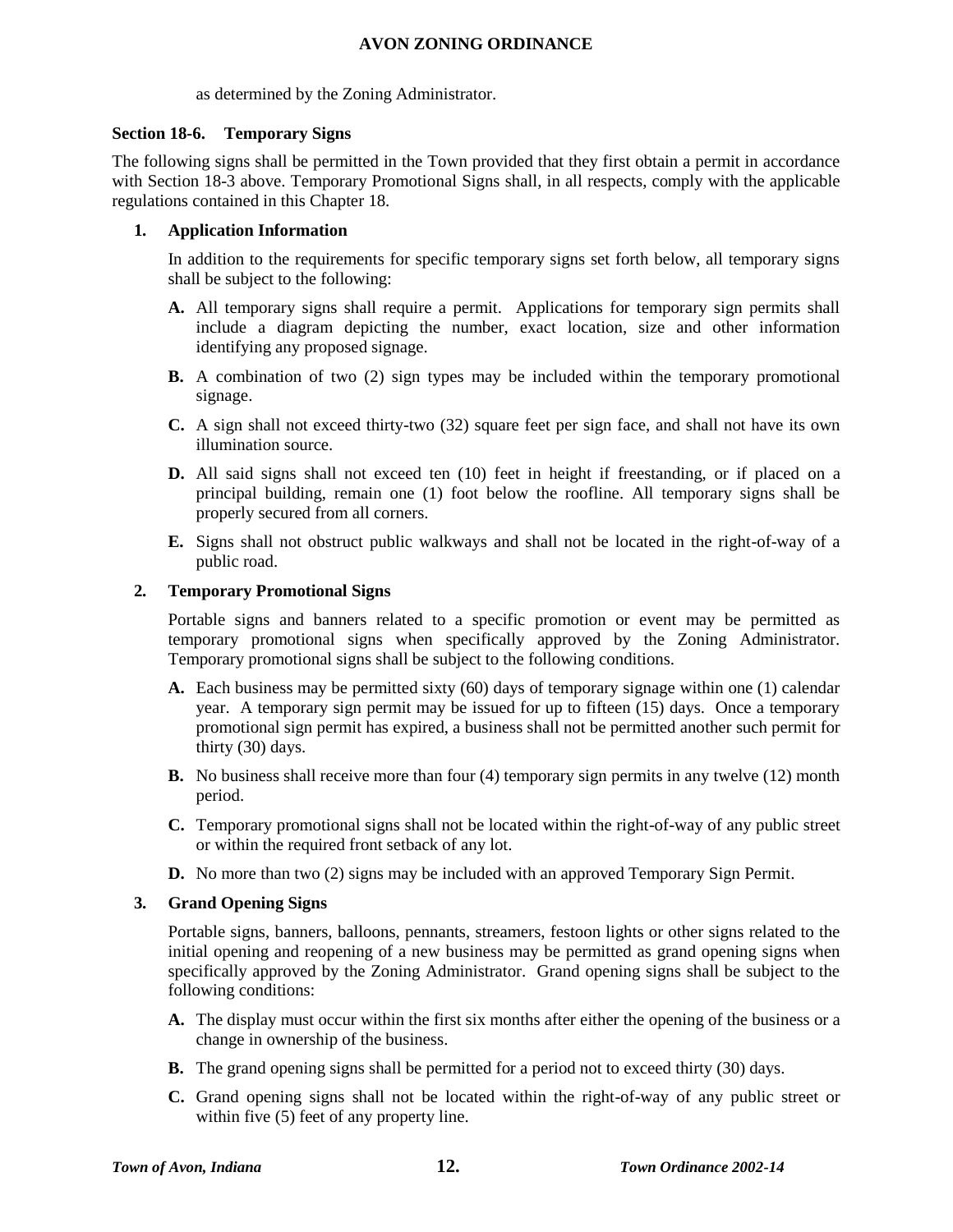## **4. Civic Event Signs**

Portable signs, banners, pennants, balloons, streamers, or other promotional signs related to a specific civic event shall be permitted as civic event signs when specifically approved by the Zoning Administrator. Civic events shall include any events hosted by the Town or other municipality or events that are intended to be community-wide. Civic event signs subject to the following conditions.

- **A.** A civic event may have up to two (2) signs located on the premises where the event is to take place. Such signs shall not exceed thirty-two (32) square feet for each sign.
- **B.** A civic event may have a maximum of ten (10) off premise signs promoting the event. Such off premise signs shall not exceed six (6) square feet in area for each sign and shall have a maximum height of three (3) feet.
- **C.** Signs promoting a civic event, whether on premise or off premise, shall not be located within the right-of-way of any public road or within a vision clearance triangle (see Section 13-1(7)).
- **D.** Each civic event sign shall be permitted for a three-week period and must be removed within the three days following the event.
- **E.** All signs shall be good quality and of weatherproof construction with supports suitable to maintain the sign for the permit period.
- **F.** No civic event sign shall be smaller than six (6) square feet or exceed a maximum of thirtytwo (32) square feet.

#### **Section 18-7. Regulation by District Classification**

#### **1. Residential Districts**

Subject to the requirements of Section 18-3 above, the following signs may be permitted in the Residential Districts and the MH-1 Mobile Home Park District. All signs in residential and MHP Mobile Home Park districts shall display only muted colors and shall be compatible with the surrounding landscape.

| <b>Residential Districts</b>                                                                    |                                                                                                                                                                                                         |                                                         |        |                                                                                                                                                                                                                                                                                                                                      |  |  |
|-------------------------------------------------------------------------------------------------|---------------------------------------------------------------------------------------------------------------------------------------------------------------------------------------------------------|---------------------------------------------------------|--------|--------------------------------------------------------------------------------------------------------------------------------------------------------------------------------------------------------------------------------------------------------------------------------------------------------------------------------------|--|--|
|                                                                                                 | <b>Maximum</b>                                                                                                                                                                                          | <b>Maximum</b><br><b>Maximum</b><br><b>Illumination</b> |        |                                                                                                                                                                                                                                                                                                                                      |  |  |
|                                                                                                 | <b>Number</b>                                                                                                                                                                                           | Area                                                    | Height |                                                                                                                                                                                                                                                                                                                                      |  |  |
| Ground or Wall -                                                                                | 1 two-faced sign                                                                                                                                                                                        |                                                         |        |                                                                                                                                                                                                                                                                                                                                      |  |  |
| single family                                                                                   | per entrance or 2                                                                                                                                                                                       |                                                         |        |                                                                                                                                                                                                                                                                                                                                      |  |  |
| subdivision                                                                                     | complementary                                                                                                                                                                                           | 20 square                                               |        | Each sign shall be illuminated.                                                                                                                                                                                                                                                                                                      |  |  |
| identification, mobile                                                                          | one-sided face                                                                                                                                                                                          | feet                                                    |        |                                                                                                                                                                                                                                                                                                                                      |  |  |
| home park                                                                                       | signs per                                                                                                                                                                                               |                                                         |        |                                                                                                                                                                                                                                                                                                                                      |  |  |
| identification                                                                                  | entrance.                                                                                                                                                                                               |                                                         |        |                                                                                                                                                                                                                                                                                                                                      |  |  |
| <b>Ground or Wall -</b><br>multiple family complex<br>identification                            | 1 sign per<br>entrance or 2<br>one-sided face<br>signs per<br>entrance.                                                                                                                                 | 24 square<br>feet                                       |        | Each sign shall be illuminated.                                                                                                                                                                                                                                                                                                      |  |  |
| Ground or Wall -<br><b>Non Residential Uses</b><br>permitted in Residential<br><b>Districts</b> | 1 each ground or<br>wall sign per<br>public street<br>frontage.                                                                                                                                         | 40 square<br>feet per<br>sign                           | 6 feet | Ground signs may be illuminated and may<br>contain changeable copy subject to Section 18-<br>5(2)(B). Wall signs shall not be illuminated.<br>Each sign shall indicate only the name and<br>address of the building or use, conditions of<br>operation, and associated information; it shall<br>not include promotional information. |  |  |
| <b>Temporary</b><br><b>Promotional</b>                                                          | See Section 18-6.                                                                                                                                                                                       |                                                         |        |                                                                                                                                                                                                                                                                                                                                      |  |  |
| <b>Exempt</b>                                                                                   | See Section 18-4.<br>No more than two exempt signs shall be permitted on any premise at any one time, regardless of<br>the content or type of sign. This limitation shall not apply to political signs. |                                                         |        |                                                                                                                                                                                                                                                                                                                                      |  |  |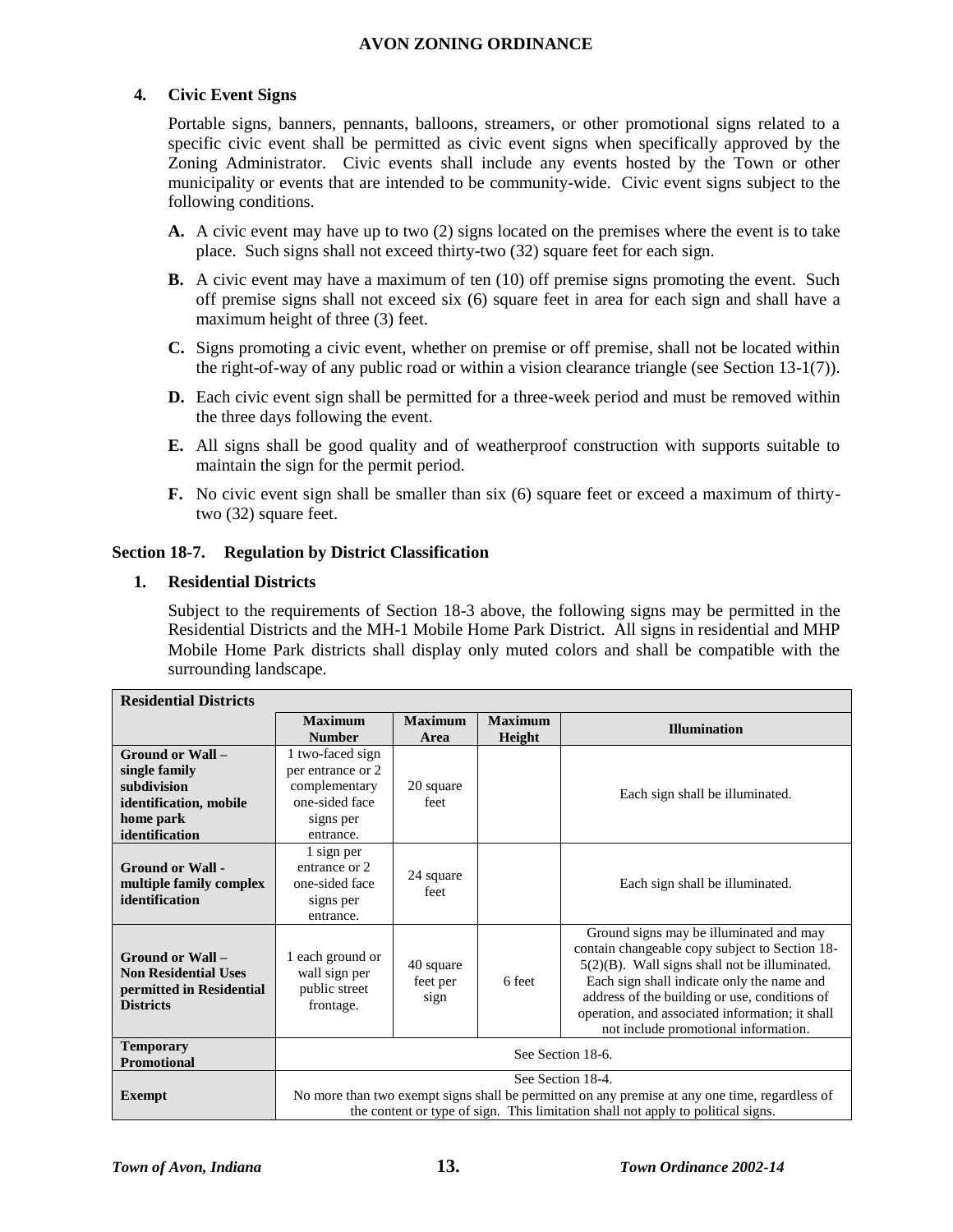# **2. Commercial Districts.**

Subject to the requirements of Section 18-3, signs permitted in the Commercial Districts are set forth below. No more than one free standing sign (either pylon or ground) shall be permitted per road frontage, except where a unified center sign is used, in which case one sign shall be permitted per entrance to the center.

| C-1 Neighborhood Commercial and C-4 Transitional Office |                                                                                                                                                                             |                                                                                                                                                                                                                                                                                                                                                                                              |                          |                                                      |  |  |
|---------------------------------------------------------|-----------------------------------------------------------------------------------------------------------------------------------------------------------------------------|----------------------------------------------------------------------------------------------------------------------------------------------------------------------------------------------------------------------------------------------------------------------------------------------------------------------------------------------------------------------------------------------|--------------------------|------------------------------------------------------|--|--|
|                                                         | <b>Maximum</b><br><b>Number</b>                                                                                                                                             | <b>Maximum Area</b>                                                                                                                                                                                                                                                                                                                                                                          | <b>Maximum</b><br>Height | <b>Minimum Setback</b>                               |  |  |
| <b>Ground Signs</b>                                     | 1 sign per street<br>frontage.                                                                                                                                              | 40 square feet per sign                                                                                                                                                                                                                                                                                                                                                                      | 6 feet                   | 5 feet. 10' when abutting<br>a residential district. |  |  |
| <b>Wall Signs</b>                                       | 1 sign per public<br>street frontage.<br>For multiple<br>tenant buildings:<br>1 sign per tenant<br>bay                                                                      | 1 square foot of area for each linear foot of<br>building face per public street frontage, provided<br>the maximum area for each street frontage does<br>not exceed 100 square feet. For multiple tenant<br>buildings: 1 square foot for each linear foot of<br>tenant space per public street frontage, provided<br>the maximum area per street frontage does not<br>exceed 100 square feet |                          |                                                      |  |  |
| Awnings &<br><b>Canopies</b>                            | Awnings and Canopies may be permitted, however, if such structures incorporate signage, the signage will be<br>counted as, and included in the wall sign area requirements. |                                                                                                                                                                                                                                                                                                                                                                                              |                          |                                                      |  |  |
| <b>Temporary</b><br><b>Promotional</b>                  | See Section 18-6                                                                                                                                                            |                                                                                                                                                                                                                                                                                                                                                                                              |                          |                                                      |  |  |
| Exempt                                                  | See Section 18-4                                                                                                                                                            |                                                                                                                                                                                                                                                                                                                                                                                              |                          |                                                      |  |  |

| C-2 General Commercial, C-3 Highway Commercial and SC Shopping Center Commercial |                                                                                                                                                                                                 |                                                                                                                                                                                                                                                                                                  |                          |                                  |  |  |
|----------------------------------------------------------------------------------|-------------------------------------------------------------------------------------------------------------------------------------------------------------------------------------------------|--------------------------------------------------------------------------------------------------------------------------------------------------------------------------------------------------------------------------------------------------------------------------------------------------|--------------------------|----------------------------------|--|--|
|                                                                                  | <b>Maximum Number</b>                                                                                                                                                                           | <b>Maximum Area</b>                                                                                                                                                                                                                                                                              | <b>Maximum</b><br>Height | <b>Minimum</b><br><b>Setback</b> |  |  |
| <b>Ground Signs</b>                                                              | 1 sign per 300 feet of public street<br>frontage. Minimum separation: 100<br>feet.                                                                                                              | 60 square feet per sign                                                                                                                                                                                                                                                                          | 6 feet                   | 10 feet                          |  |  |
| Wall-<br>multiple tenant                                                         | 1 sign per tenant bay. Tenants with<br>frontage on more than one street<br>may be permitted one (1) additional<br>sign, provided no more than one sign<br>is displayed on each street frontage. | 1.5 square feet of area for each linear<br>foot of building face per public street<br>frontage and 0.5 square foot of area<br>for each linear foot of building face<br>per private street frontage, provided<br>the maximum area for each street<br>frontage does not exceed 300 square<br>feet. |                          |                                  |  |  |
| Wall-<br>single use                                                              | 2 signs per public street frontage.                                                                                                                                                             | 1.5 square foot of area for each linear<br>foot of building face per street<br>frontage, provided the maximum area<br>for each street frontage does not<br>exceed 150 square feet.                                                                                                               |                          |                                  |  |  |
| Awnings &                                                                        | Awnings and Canopies may be permitted, however, if such structures incorporate signage, the signage will                                                                                        |                                                                                                                                                                                                                                                                                                  |                          |                                  |  |  |
| <b>Canopies</b>                                                                  | be counted as, and included in the wall sign area requirements.                                                                                                                                 |                                                                                                                                                                                                                                                                                                  |                          |                                  |  |  |
| <b>Marquee</b>                                                                   | A marquee sign may be permitted, however, the sign will be counted as and included in the wall sign area<br>requirements.                                                                       |                                                                                                                                                                                                                                                                                                  |                          |                                  |  |  |
| <b>Temporary</b><br><b>Promotional</b>                                           | See Section 18-6.                                                                                                                                                                               |                                                                                                                                                                                                                                                                                                  |                          |                                  |  |  |
| Exempt                                                                           | See Section 18-4.                                                                                                                                                                               |                                                                                                                                                                                                                                                                                                  |                          |                                  |  |  |

# **3. Industrial Districts**

Subject to the requirements of Section 18-3 above, signs permitted in the Industrial Districts are set forth below. No more than one free standing sign (either pylon or ground) shall be permitted per road frontage, except where a unified center sign is used, in which case one sign shall be permitted per entrance to the center.

#### **I-1 Transitional Industrial, I-2 Light Industrial and I-3 Heavy Industrial**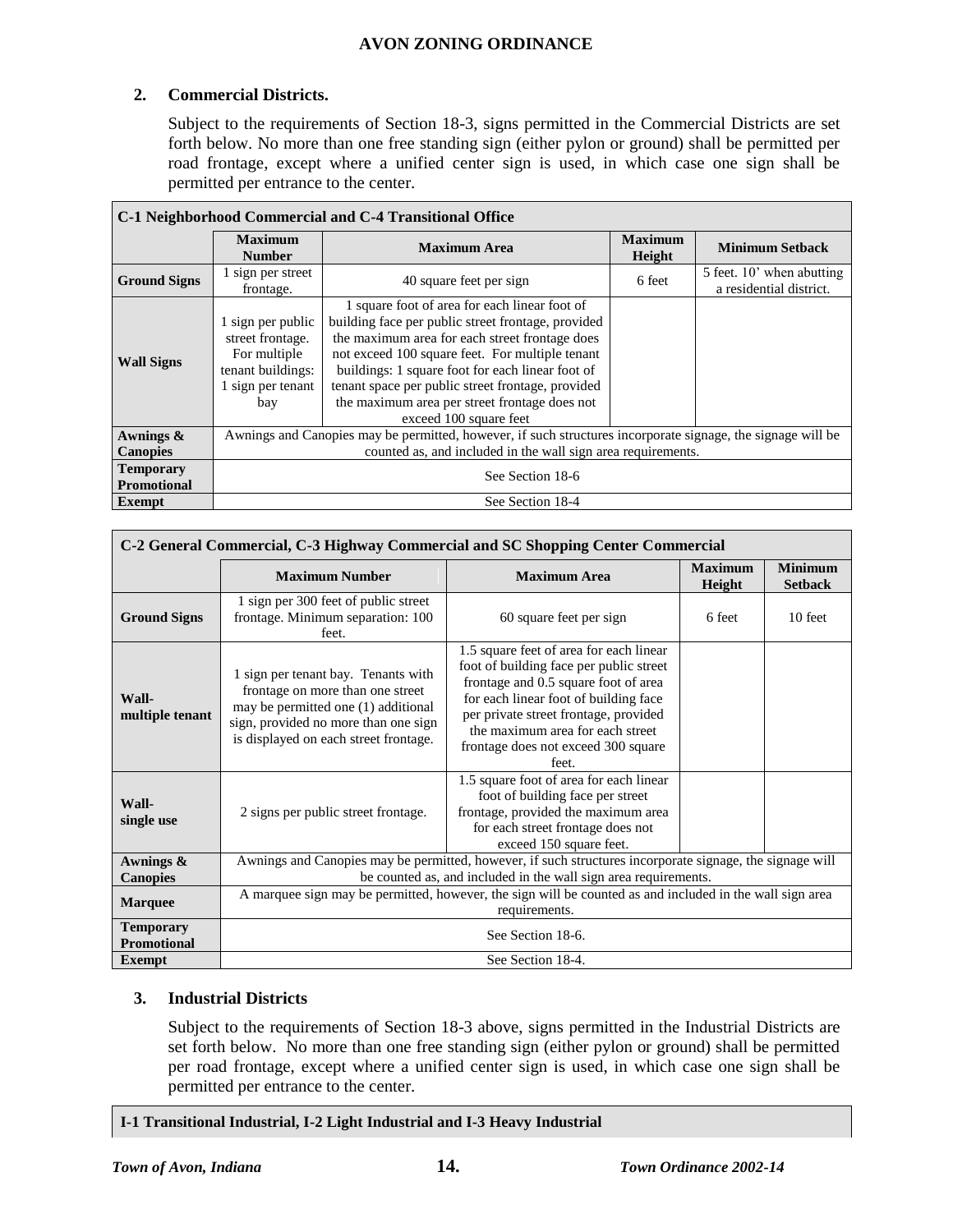|                                        | <b>Maximum</b><br><b>Number</b>                                                                             | <b>Maximum Area</b>                                                                                                                                                               | <b>Maximum</b><br>Height | <b>Minimum</b><br><b>Setback</b> |
|----------------------------------------|-------------------------------------------------------------------------------------------------------------|-----------------------------------------------------------------------------------------------------------------------------------------------------------------------------------|--------------------------|----------------------------------|
| <b>Ground Signs</b>                    | 1 sign per public<br>street frontage.                                                                       | 60 square feet per sign                                                                                                                                                           | 6 feet                   | 10 feet                          |
| <b>Wall Signs</b>                      | 1 sign per public<br>street frontage.                                                                       | 1 square foot of area for each linear foot of building face per<br>public street frontage, provided the maximum area for each<br>street frontage does not exceed 100 square feet. |                          |                                  |
| Awnings &                              | Awnings and Canopies may be permitted, however, if such structures incorporate signage, the signage will be |                                                                                                                                                                                   |                          |                                  |
| <b>Canopies</b>                        | counted as, and included in, the wall sign area requirements.                                               |                                                                                                                                                                                   |                          |                                  |
| <b>Temporary</b><br><b>Promotional</b> | See Section 18-6.                                                                                           |                                                                                                                                                                                   |                          |                                  |
| <b>Exempt</b>                          | See Section 18-4.                                                                                           |                                                                                                                                                                                   |                          |                                  |

| <b>I-4 Industrial Park</b>                                     |                                                             |                                                                                                                                                                                      |                          |                                  |  |  |
|----------------------------------------------------------------|-------------------------------------------------------------|--------------------------------------------------------------------------------------------------------------------------------------------------------------------------------------|--------------------------|----------------------------------|--|--|
|                                                                | <b>Maximum Number</b>                                       | <b>Maximum Area</b>                                                                                                                                                                  | <b>Maximum</b><br>Height | <b>Minimum</b><br><b>Setback</b> |  |  |
| <b>Ground Signs</b>                                            | 2 signs per entrance.<br>Minimum separation:<br>$100$ feet. | 60 square feet per sign                                                                                                                                                              | 6 feet                   | 10 feet                          |  |  |
| <b>Building</b><br><b>Identification</b><br><b>Ground Sign</b> | 1 sign                                                      | 16 square feet                                                                                                                                                                       | 4 feet                   | 10 feet                          |  |  |
| <b>Pylon Signs</b>                                             | 2 signs per entrance.                                       | 60 square feet per sign                                                                                                                                                              | 12 feet                  | 20 feet                          |  |  |
| <b>Wall Signs</b>                                              | 1 sign per street<br>frontage.                              | 1 square foot of area for each linear foot of building<br>face per public street frontage, provided the maximum<br>area for each street frontage does not exceed 200<br>square feet. |                          |                                  |  |  |
| <b>Temporary</b><br><b>Promotional</b>                         | See Section 18-6.                                           |                                                                                                                                                                                      |                          |                                  |  |  |
| <b>Exempt</b>                                                  | See Section 18-4.                                           |                                                                                                                                                                                      |                          |                                  |  |  |

#### **Section 18-8. Integrated Center Signs**

#### **1. Authority**

For unified centers, including Shopping Centers, Planned Business Areas and Industrial Areas located in the C-2, C-3, C-4, SC, I-1, I-2, I-3, and I-4 zoning districts, in single ownership or under unified control, or individual uses with a collective and contiguous minimum frontage of 400 feet along one road, one additional business sign in addition to those signs permitted in this Section shall be permitted for each main entrance to such center, subject to the following:

- **A.** Such sign shall indicate only the name and location of such center and the name and type of business of the occupants of such center.
- **B.** Such sign shall be of a pylon or a ground mounted sign style.
- **C.** The maximum surface area of such sign shall not exceed 100 square feet.
- **D.** The maximum height of such sign shall not exceed 20 feet.
- **E.** Such sign shall follow the setback requirements for the style of sign in the district in which it is located.
- **F.** Integrated Center signs shall be located on one of the properties located within the integrated center advertised, provided that where an integrated center does not have frontage on a major public street, the Board of Zoning Appeals may issue a special exception for an off-site integrated center sign under the provisions of Section 4-4 of this Ordinance.

#### **Section 18-9. Localized Alternative Sign Regulations**

**1. Authority**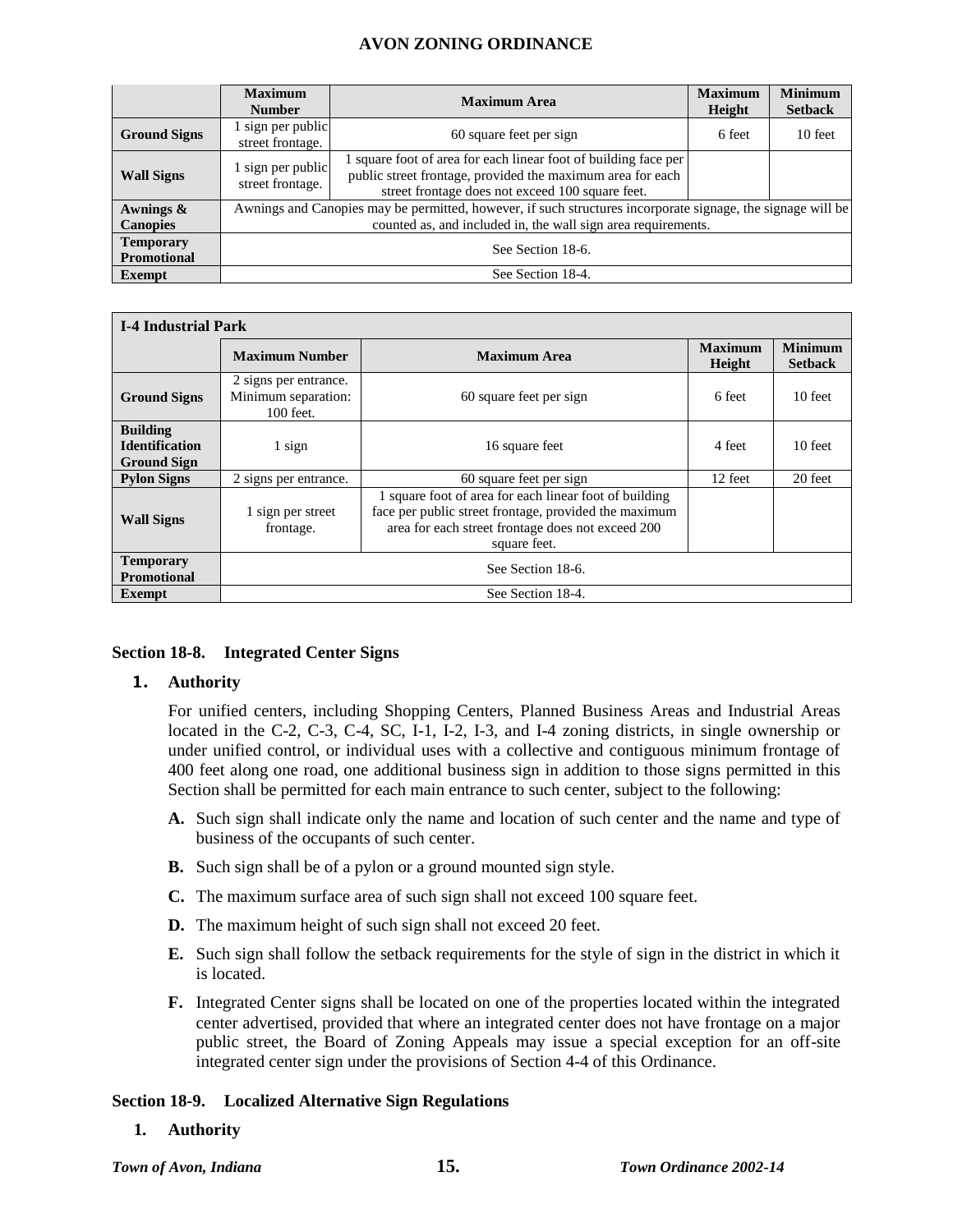Office parks, universities, colleges, medical centers, and institutions having multi-building campuses may establish a localized alternative sign regulation plan for their property subject to review and approval by the Board of Zoning Appeals pursuant to the procedures for special exceptions found in Chapter 4, Section 4-4 (Special Exceptions).

## **2. Application**

Applications for a localized alternative sign regulation plan shall be filed in accordance with the requirements of Chapter 4, Section 4-4 (Special Exceptions). In addition, the localized alternative sign regulation plan shall contain all the information set forth in Section 18-3(2) and shall also specify standards for consistency among all signs within the affected area including, but not limited to:

- **A.** color scheme;
- **B.** lettering or graphic style;
- **C.** lighting;
- **D.** location of each sign; and
- **E.** sign materials and dimensions.

Applicants shall be encouraged to incorporate ground or pylon signs in association with wall or integral-roof signs. Pole signs shall be prohibited. For submitting to the public review process, applicants shall be entitled to a twenty-five percent (25%) increase for the sign area of all signs subject to the plan.

#### **3. Sign Plan Control**

No localized alternative sign regulation plan shall be approved by a special exception unless the regulations set forth in the plan are made part of the special exception and are binding on all real property and premises in the plan area.

## **4. Adherence**

If approved, the localized alternative sign development plan shall control and be observed by the persons affected by the plan in lieu of compliance with Section 18-7 above.

#### **Section 18-10. Signs for Auto Filling Stations**

Due to differing characteristics for auto filling station sign requirements, the following sign provisions shall apply for auto filling stations:

- **1.** A convenience store located on the same premise as the filling station shall be a separate tenant than the filling station.
- **2.** Signs such as "self serve", "full serve" and pump numbers shall be permitted, provided the letters and numbers are no larger than six (6) inches in height.
- **3.** Filling stations shall be permitted one (1) sign no larger than one square foot in area, per gasoline pump. Such signs shall be permanently mounted to gasoline pumps. No signage shall be permitted on the gasoline pump island canopy supports.
- **4.** Filling stations shall be permitted one set of gasoline prices (one price per fuel product) with letters and numbers no greater than eighteen (18) inches in height in addition to the sign allowance permitted in Section 18-7, provided that the total additional signage permitted by this allowance does not exceed forty (40) square feet. Such prices shall not be considered as changeable copy under the provisions of Section 18-5(2)(B).

#### **Section 18-11. Off-Premise Advertising Signs**

**1. Districts Allowed**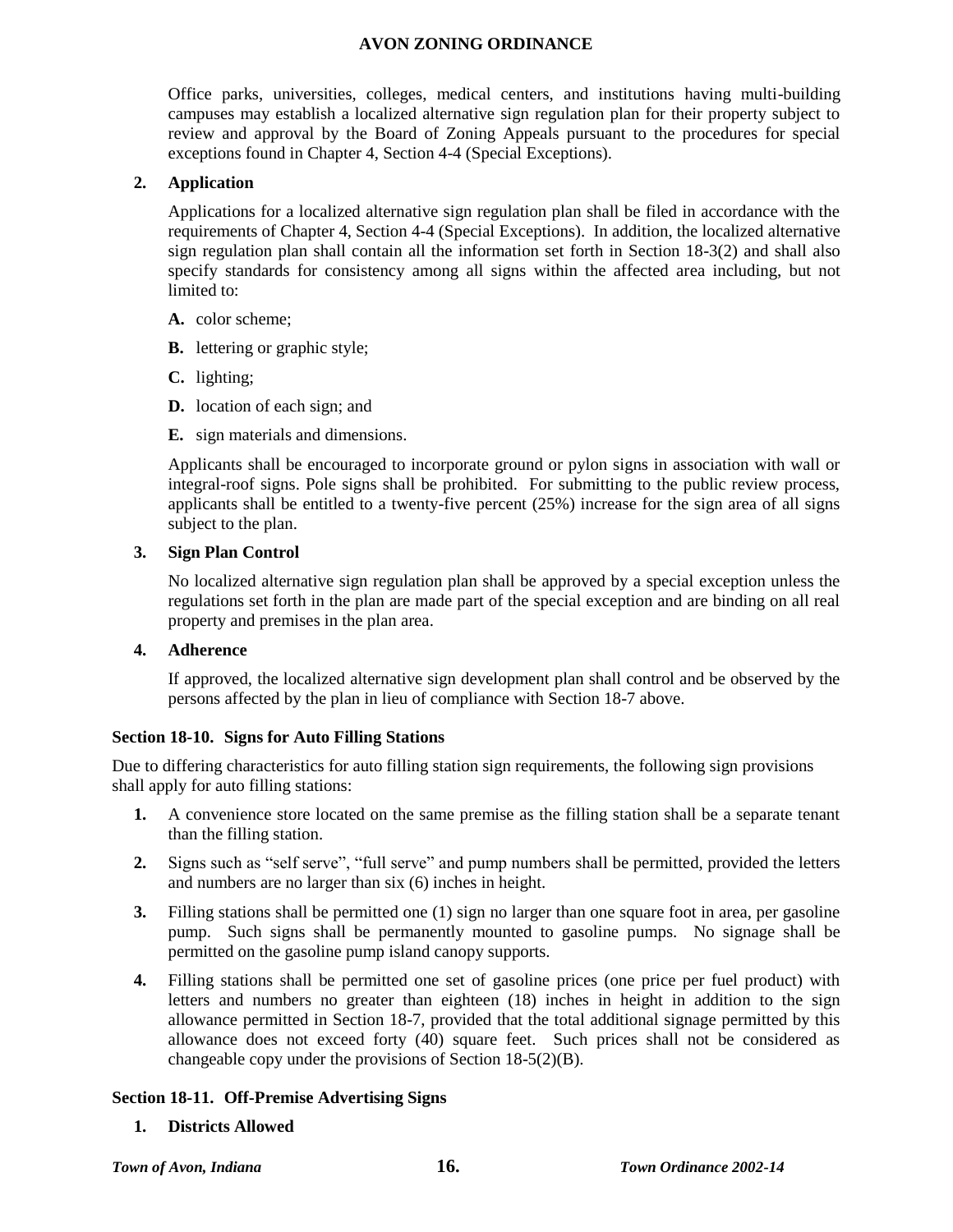Off-premise advertising signs shall be permitted only in the C-3 Highway Commercial District and the I-3 Heavy Industrial District, provided however, that no billboard advertising sign shall be located within six hundred and sixty (660) feet of U.S. Highway 36 or any Residential District.

## **2. Type of Sign Structure**

Off-premise advertising signs shall be designed and constructed as Pole signs.

# **3. Maximum Sign Surface Area and Height**

- **A.** An off-premise advertising sign shall not exceed three hundred (300) square feet of sign surface area. Temporary extensions or embellishments integrally incorporated into the sign surface having a vertical height of no more than four (4) feet above the top of a sign, a maximum horizontal dimension of no more than one (1) foot beyond the sides of the sign, and a maximum vertical dimension of one (1) foot below the bottom of the sign, may be permitted.
- **B.** An off-premise advertising sign shall not contain more than two (2) advertisements per sign surface.
- **C.** The maximum height of an off-premise advertising sign shall not exceed a height of thirtyfive (35) feet.

# **4. Spacing Between Signs and Setbacks**

- **A.** The minimum distance between off-premise advertising signs located along and oriented towards, the same side of a public street shall be two thousand five hundred (2,500) linear feet. For the purpose of applying these spacing requirements, off-premise-advertising signs shall be treated the same whether doubled faced or single faced.
	- **(a)** The spacing requirement shall be applied equally to both sides of the street at the same time regardless of whether the off-premise advertising signs are on the same side of the street.
	- **(b)** The spacing requirement shall be applied continuously along a street to all off-premiseadvertising signs oriented towards that street in either direction whether separated by blocks or intersections.
	- **(c)** The method of measurement of the spacing between off-premise-advertising signs oriented towards the same street shall be along the centerline of the street to which the off-premise-advertising sign is oriented from the point in the street's centerline closest to the leading edge of the sign.
	- **(d)** In no event shall an off-premise-advertising sign be closer than one thousand (1,000) feet from any other off-premise-advertising sign regardless of location or orientation.
- **B.** Every off-premise-advertising sign shall be setback a minimum of sixty (60) feet from any right-of-way line.

#### **5. Illumination**

Lights illuminating an off-premise advertising sign shall meet the requirements specified in Chapter 18, Section 18-5[3] and shall be extinguished between the hours of 10 PM to 6 AM. Offpremise advertising signs shall be equipped with properly adjusted and functioning automatic timers and/or switches designed to automatically extinguish sign lighting with the required hours.

#### **Section 18-12. Enforcement**

The Zoning Administrator is authorized to enforce the provisions of this Chapter. The Zoning Administrator may inspect, at such times as he deems necessary, each sign or sign structure regulated by this Chapter for the purpose of ascertaining whether the sign is in compliance with this Chapter or any other relevant Town code, law or ordinance.

**1. Unsafe and Unlawful Signs**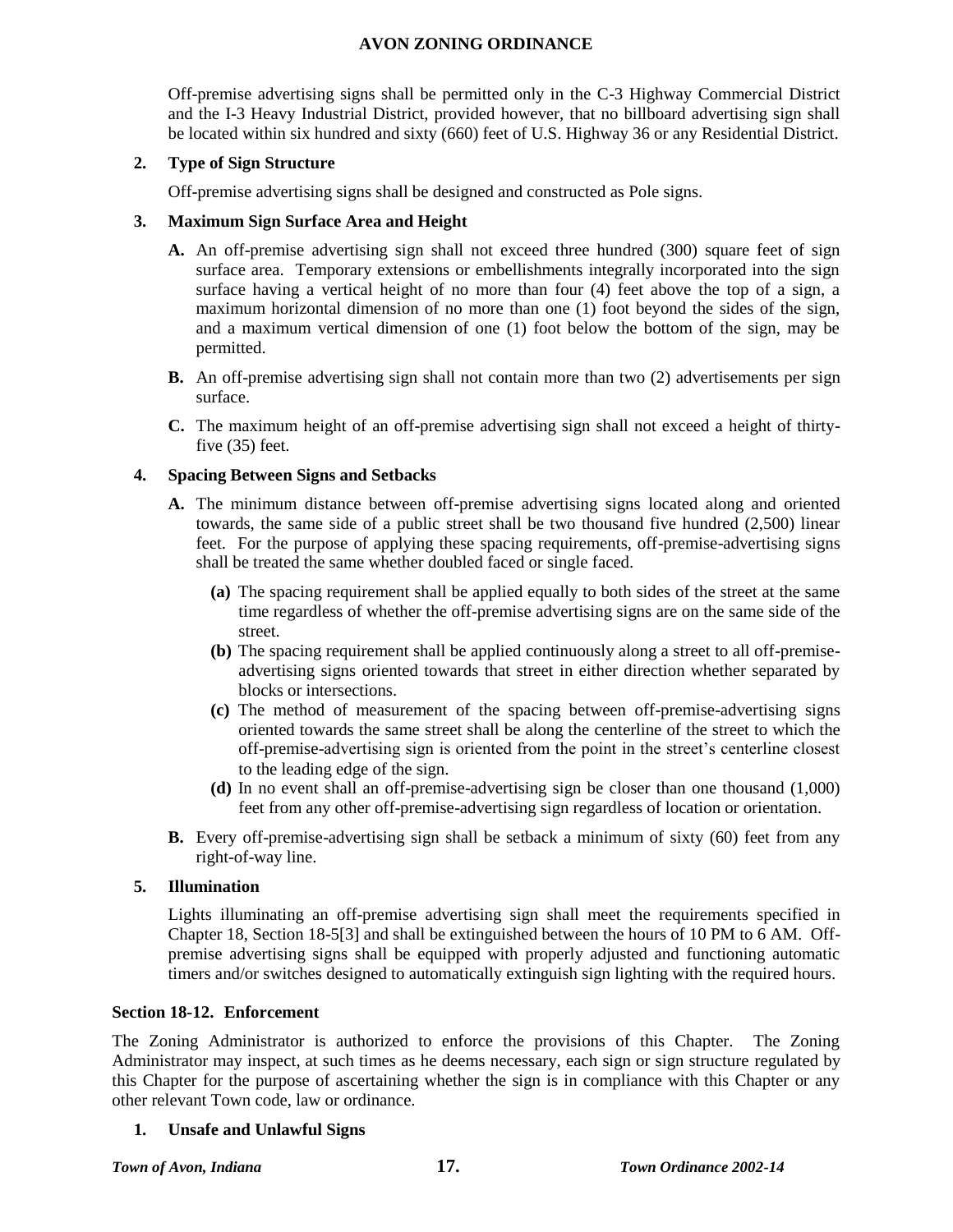# **A. Duty to Remove or Repair**

- **(a)** Should the Zoning Administrator find any sign regulated by this Chapter to be unsafe, unlawful, or a menace to the public; or constructed, erected, or maintained in violation of the provisions of this Chapter; he shall cause notice to be given to the holder of the permit in accordance with Chapter 19 (Enforcement).
- **(b)** If the holder of the permit should fail to remove the sign or bring the sign or other advertising structure in compliance, the Zoning Administrator shall cause prosecution of the violation in accordance with Chapter 19 (Enforcement).

# **2. Unlawful signs.**

Unlawful signs, regardless of type, are a violation of this Ordinance and shall be removed immediately upon notice. Should the owner fail to remove the sign or bring the sign or other advertising structure in compliance, the Zoning Administrator shall cause prosecution of the illegal sign in accordance with Chapter 19 (Enforcement).

#### **3. Signs Causing Immediate Peril.**

The Zoning Administrator may cause any sign or other advertising structure that is causing immediate peril to persons or property to be removed summarily without notice.

#### **4. Signs No Longer in Use**

Any sign advertising a defunct or relocated business, or an unavailable product or service, shall be deemed a violation of this Ordinance and shall be taken down and removed by the owner, agent, or person having the control of the premises upon which the sign is located within thirty (30) days of the violation. The Zoning Administrator shall give notice to the owner or to any person occupying the property, in accordance with Chapter 19 (Enforcement), that the sign on his premises is in violation. Failure to comply with the notice within the time specified shall cause the Zoning Administrator to prosecute the violation in accordance with Chapter 19 (Enforcement). The structure of a sign which is no longer is use may remain in place if the sign's message can be removed without detriment to the overall appearance of the sign. A decision to allow the structure of the sign to remain shall be at the discretion of the Zoning Administrator.

# **5. Additional Enforcement Action for Violations on Private Property**

In addition to proceeding under the provisions of Chapter 19 (Enforcement) for signs found to be in violation of the Chapter, the Zoning Administrator may enter onto the subject property and take the appropriate action, including removal of the sign, to bring the property into compliance. However, before such compliance action shall be taken, the Zoning Administrator shall provide notice to all persons holding a substantial interest in the property of his intentions and provide such persons a reasonable time to bring the property into compliance. If in enforcing this Chapter, the Zoning Administrator proceeds under this Section, the Town's expenses involved in such action shall be made to become a lien against the subject property.

#### **6. Signs not Conforming to this Chapter**

#### **A. Authority to Continue**

Any lawful sign located within the Town at the effective date of this Ordinance or which shall come to be located in Town as a result of annexation after the effective date of this Ordinance, which does not conform to the provisions of this Chapter, may continue provided the sign remains in conformance with the provisions of this Section.

#### **B. Conditions of Lawful Status**

For the purposes of this Chapter, legal nonconforming status shall be conferred only on signs authorized by a sign permit or variance of a preceding ordinance, title, code, or law; or if no sign permit was required under the applicable preceding laws, the sign was otherwise in compliance with the requirements of the preceding ordinance, code, or law.